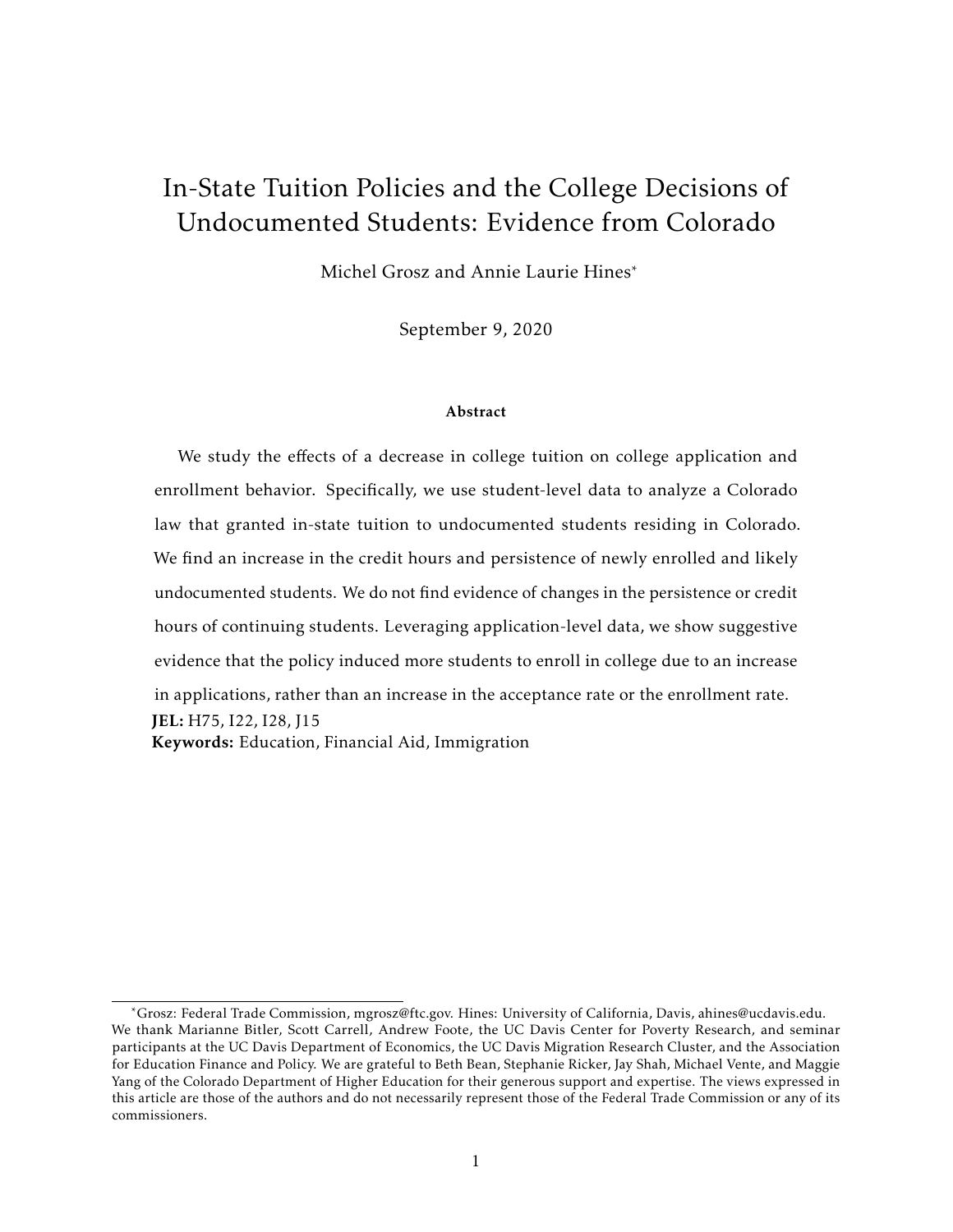## 1 Introduction

College continues to be a worthwhile investment despite rising costs [\(Oreopoulos and Petronijevic,](#page-23-0) [2013\)](#page-23-0), yet rates of postsecondary enrollment are disproportionately low for disadvantaged groups. African-American and Hispanic students are under-represented among college students, as are children of low-income families [\(Snyder, de Brey and Dillow,](#page-23-1) [2016;](#page-23-1) [Kena et al.,](#page-23-2) [2015\)](#page-23-2). In addition to costs, a lack of information about financial aid and about the benefits of college make these students less likely to enroll in college. A growing body of research seeks to further understand the reasons for the under-representation of these groups, as well as to identify policies that can increase college-going [\(Hoxby and Turner,](#page-23-3) [2015,](#page-23-3) [2013;](#page-23-4) [Carrell and Sacerdote,](#page-22-0) [2017\)](#page-22-0).

Among disadvantaged groups, undocumented immigrants face particularly high barriers to college. Their legal status makes them ineligible for federal financial aid, and they are also ineligible for in-state tuition in many states. This group is relevant to current policy decisions, and the status of undocumented immigrants, especially those who arrived as children, has been at the forefront of public policy debates for many years. Undocumented immigrants also resemble other disadvantaged citizens in many dimensions related to college access. They tend to live in low-income families, have parents with low education levels, and are faced with many of the same financial barriers to attending college. Therefore, understanding access to education for undocumented immigrants is not only immediately relevant to discussions about the status of undocumented youth in the US, but also it can inform future policy to increase access to education for disadvantaged youth more generally. Despite a growing literature on the college access of undocumented immigrants, many gaps remain. In particular, understanding the channels through which targeted policies can increase college access, whether through encouraging students to apply to college, lowering costs to a point that they are able to enroll, or reducing the financial burden so that they can enroll full-time, is key to targeting effecting policy solutions.

In this paper, we study how a change in college tuition policy in Colorado affected the enrollment behavior of undocumented immigrants relative to other students with similar characteristics. The Advancing Students for a Stronger Tomorrow (ASSET) legislation (Colorado SB 13-033), passed in the spring of 2013, extends in-state tuition eligibility to students who graduated from high school in Colorado but are unable to provide proof of legal residence. We use a difference-in-differences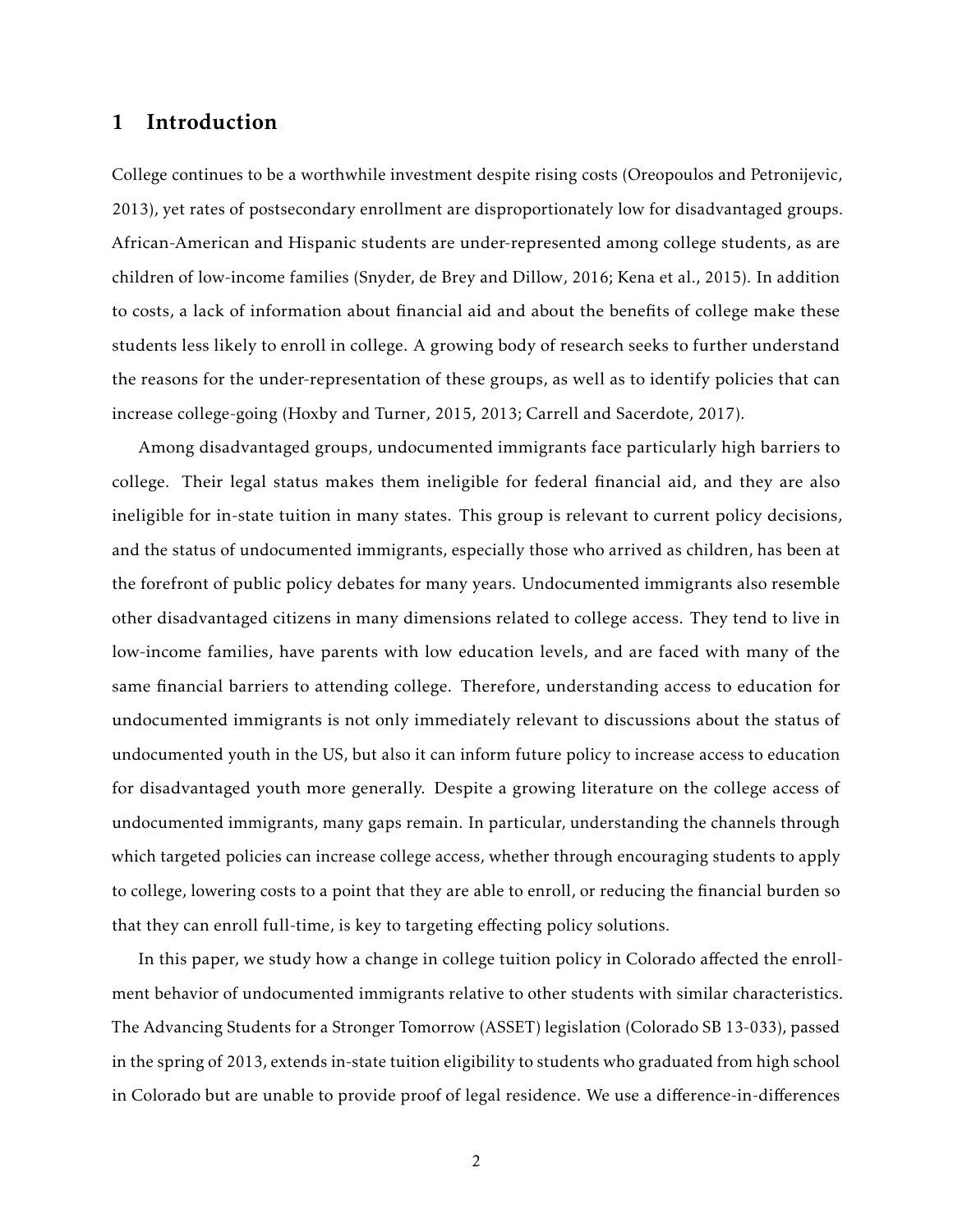methodology to compare students likely to be affected by the policy change to those who were not. Using student-level data from the Colorado Department of Higher Education, we examine the extensive margin of enrollment in college as well as the intensive margin of the number of credit hours enrolled and whether students have full-time or part-time status. We also examine the composition of college applicants, the probability of an application being accepted, and the enrollment decision.

We focus on the impact of the tuition decrease on students who are likely to be undocumented, and we make several contributions to the literature. First, while previous studies on similar legislation have examined only a subset of universities in a state or have been limited to survey data, we consider the impact of a recent statewide tuition increase using detailed administrative data that covers all of the state's 31 public postsecondary institutions. Second, while the Colorado policy is similar to policies in other states, it has never been studied in a causal framework. Understanding the effects of the policy in Colorado—a state with a large undocumented population—represents an important contribution to evidence-based policy in Colorado and informs evaluations of the contributions of similar legislation in other states. Finally, we observe changes in applications of students who apply to college, which are a crucial margin in influencing the direction of policy effects. A change in tuition may leave application and enrollment rates unchanged or even lower if the marginal student has lower academic potential. For Colorado, we observe detailed information on each application, including whether it was accepted and whether the student enrolled. Although there are important limitations to this particular analysis, we are still able to make some progress to address a major gap in the literature by examining changes in applications, acceptances and enrollment.

We do not find evidence of increased persistence from freshman year to sophomore year students who enrolled prior to the policy change, and we see this as evidence that the tuition change had no effect on students who had already enrolled in college. However, we do find evidence that the tuition decrease had a strong effect on the intensity of enrollment of first-time students. Specifically, we find a 16 percent increase in credit hours and a 17 percent increase in the probability of full-time status among the 2013 cohort of students who enrolled for their first year following the tuition decrease. Following the implementation of the policy, these students are also more likely to re-enroll in college for a second year. This suggests that the ASSET legislation was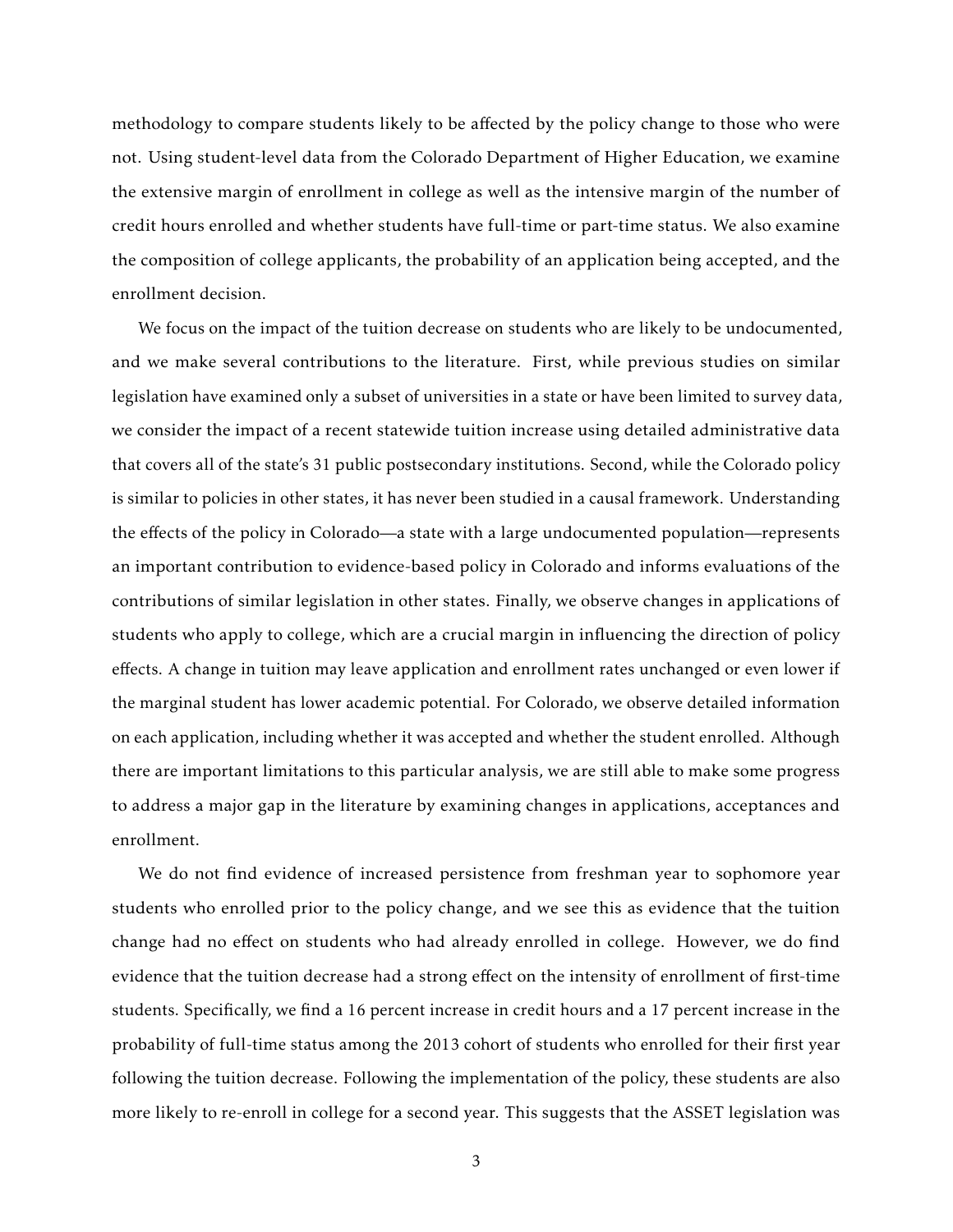effective in improving access to higher education, and thus enrollment in college, among some of the targeted students.

To examine the mechanisms involved in these changes in the enrollment behavior of students likely to be eligible for reduced tuition, we examine the application margin. At which stage of the application process did the policy influence student decisions about college? Lowering tuition may induce more students to apply if they become aware of the lower tuition rate and would have been deterred from applying by high costs otherwise. Lower tuition may also change the composition of students applying to college. This would be reflected in an increase in the acceptance rate if more higher-ability students apply and a lower acceptance rate if more lower-ability students apply.<sup>1</sup>

Our results suggest an increase in applications from likely undocumented students, but no change in the probability that colleges accepted them. These results are, it should be noted, descriptive, since they rely on data from all applications, rather than all graduating high school students. This means there could be compositional effects on the sample of students applying to college, which we cannot observe in the data. In addition, undocumented students were exposed to other state and federal policy changes at the same time, including Deferred Action for Childhood Arrivals (DACA), which may have influenced education decisions. Nevertheless, the results suggest that the policy encouraged applicants with similar academic ability on the margin.

This paper proceeds as follows. Section [2](#page-3-0) discusses the literature on the effects of tuition changes and about immigrant college decisions, and the policy environment in detail. Sections [3](#page-7-0) and [4](#page-9-0) describe the data and methods we use. Section [5](#page-15-0) shows the results and robustness checks, and Section [6](#page-19-0) concludes.

## <span id="page-3-0"></span>2 Background

#### 2.1 College Costs and College Enrollment

Prior studies examining the effect of reductions in college costs, either due to financial aid or scholarship programs, find increases in enrollment and reductions in dropout rates [\(Bettinger,](#page-22-1) [2004;](#page-22-1) [Dynarski,](#page-22-2) [2003;](#page-22-2) [Abraham and Clark,](#page-22-3) [2006;](#page-22-3) [Kane,](#page-23-5) [2006\)](#page-23-5). However, evidence is mixed about

 $1$ We cannot rule out changes in the behavior of admissions committees; however, we do not have any reason to believe admissions committees were more or less likely to accept undocumented students following the policy change.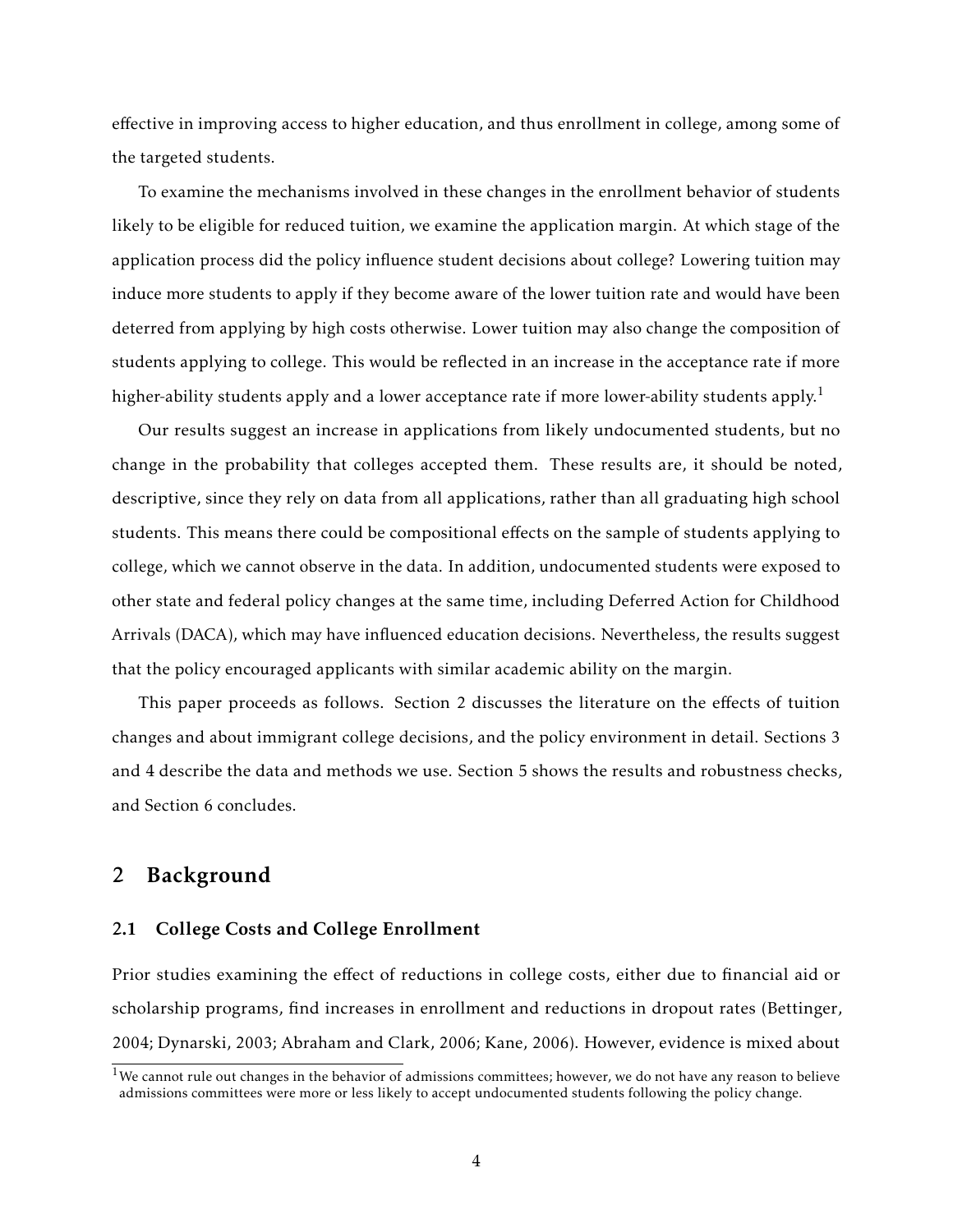the size of the effect of financial assistance on intensive margin outcomes such as credit hours and full-time status [\(Goldrick-Rab et al.,](#page-23-6) [2012;](#page-23-6) [Cornwell, Mustard and Sridhar,](#page-22-4) [2006;](#page-22-4) [Cornwell,](#page-22-5) [Lee and Mustard,](#page-22-5) [2005\)](#page-22-5). Reducing costs might increase credit hours if students have to work less and have more time and resources to devote to academics. On the other hand, if more marginal students are induced to enroll because of the reduced cost but choose to attend part-time, the net effect on credit hours could be negative.

## 2.2 Policy and Research on In-State Tuition for Undocumented Students

Recently, a vigorous national debate has revolved around undocumented youth, and in particular their access to public programs like public education. Over the past two decades, Congress has considered multiple versions of the Development, Relief, and Education for Alien Minors (DREAM) Act (2001, 2007, 2010), a legislative proposal for a pathway to permanent residency for young, undocumented U.S. residents. Though they failed to pass, components of the proposal would have extended higher education benefits to undocumented students, including access to in-state tuition rates. Protection of "Dreamers" became the focus of intense political back-and-forth in the beginning of the Trump administration, with no resolution as of 2020. Also prominent in policy debates, the Obama administration's Deferred Action for Childhood Arrivals (DACA) program, enacted in 2012, protects immigrants who arrive at a young age with their parents from the threat of deportation. While DACA does not directly impact higher education, it does provide work permits. An increase in job opportunities through work permits could decrease college enrollment due to the higher opportunity cost of education, or increase college enrollment by increasing the return to education.

Despite the repeated failure of DREAM Act initiatives at the national level, states and cities have made efforts to provide undocumented immigrant youth with support to pursue higher education. In 1996, the federal Illegal Immigration Reform and Immigrant Responsibility Act (IIRIRA) prevented states from extending any benefits to undocumented immigrants that were not available to all US citizens. Thus, undocumented immigrants could not be eligible for instate tuition benefits in their state of residence because citizens in other states were not eligible. However, in some states, the public university systems provided undocumented students with in-state tuition if they met certain requirements, such as living in the state for a certain number of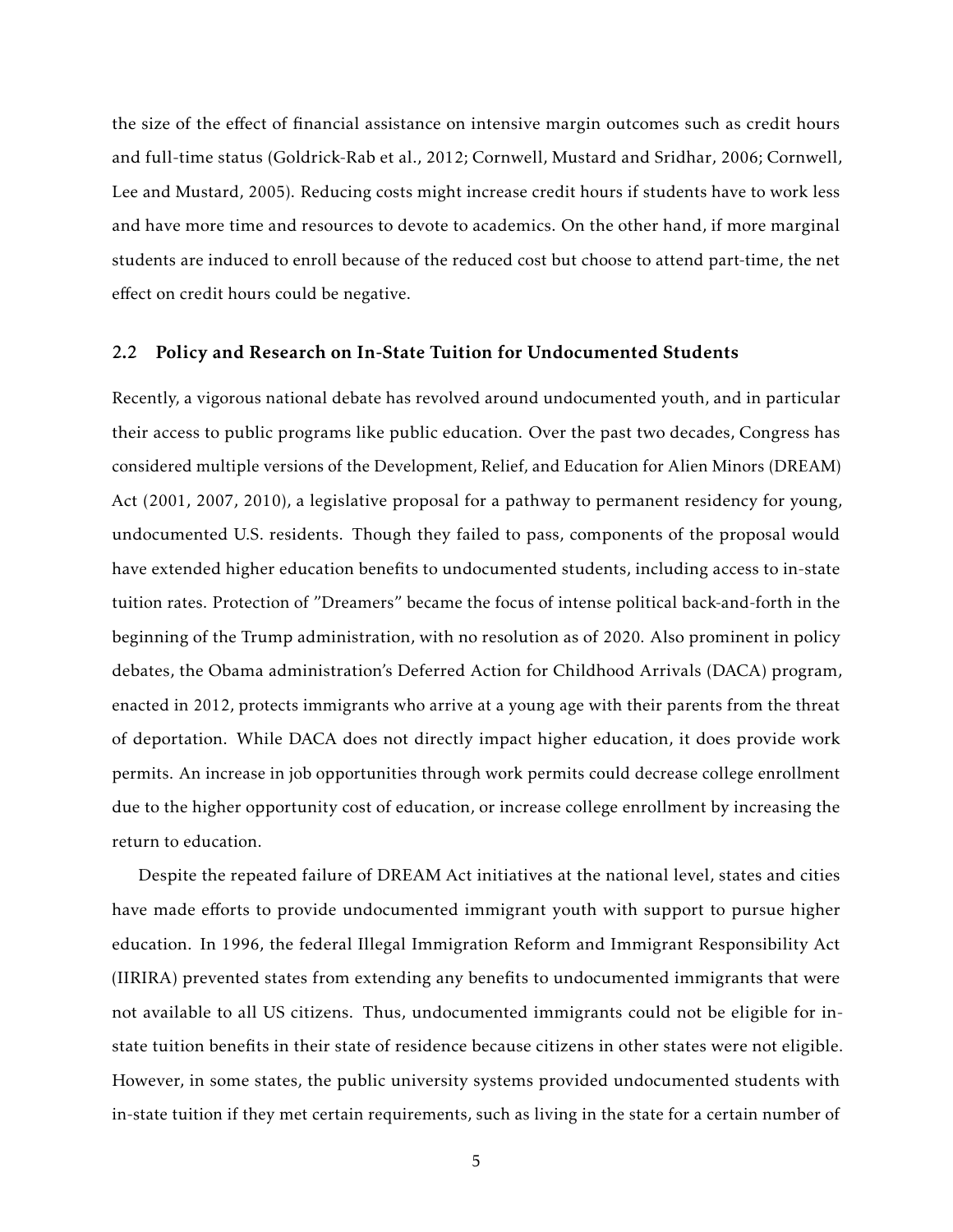years. In response to IIRIRA, 18 state governments, beginning with Texas and California in 2001, enacted policies that effectively grant in-state tuition to undocumented students while, in keeping with the federal ban, not specifically targeting them.

Prior work has used national survey data to examine the enrollment effects of similar policies extending in-state tuition to undocumented immigrants. In general, these studies find positive effects on college enrollment and completion, particularly for women [\(Kaushal,](#page-23-7) [2008;](#page-23-7) [Flores,](#page-22-6) [2010;](#page-22-6) [Darolia and Potochnick,](#page-22-7) [2015\)](#page-22-7), but no effect on the probability of dropping out [\(Chin and Juhn,](#page-22-8) [2011\)](#page-22-8) or evidence for the crowding out of native students [\(Amuedo-Dorantes and Sparber,](#page-22-9) [2014;](#page-22-9) [Ortega, Edwards and Hsin,](#page-23-8) [2018\)](#page-23-8). In-state tuition may also lead undocumented students to enroll sooner after high school [\(Darolia and Potochnick,](#page-22-7) [2015\)](#page-22-7). These factors suggest that the effects may be driven by compositional changes in the students choosing to attend college as a result of lower tuition, rather than an impact on students already enrolled. However, national survey data does not include the rich demographic characteristics and academic information of institutional data.

A smaller literature examines the effects of in-state tuition policies using more detailed institutional level data, confirming positive enrollment effects [\(Dickson and Pender,](#page-22-10) [2013\)](#page-22-10). Most closely related to our paper, [Conger and Turner](#page-22-11) [\(2015\)](#page-22-11) examine a 2002 tuition increase for undocumented students in New York that was retracted one semester later. They find that the change led to students "stopping out", or putting their education on hold temporarily. In this paper, we conduct a similar exercise that measures the effect of the legislation on enrollment, but we focus on parsing out the difference between impacts on students already enrolled and effects on aggregate outcomes that are driven by compositional changes in the student body due to the policy. For example, if lower tuition induces more financially constrained students to apply, it is possible that these students are also more likely to drop out after their first year. Alternatively, if the marginal students who apply in the wake of the tuition reduction are less likely to drop out, we will see an increase in re-enrollment due to this compositional change.

While the literature tends to find that these policies increase enrollment, it is unclear whether this is due to more students applying, colleges accepting more of their applications, or more students choosing to enroll after they are accepted. The student decision depends on where the price change is the most salient: at the application stage or the enrollment stage. The policy implications vary depending on the stage at which the legislation affects students' decisions. Most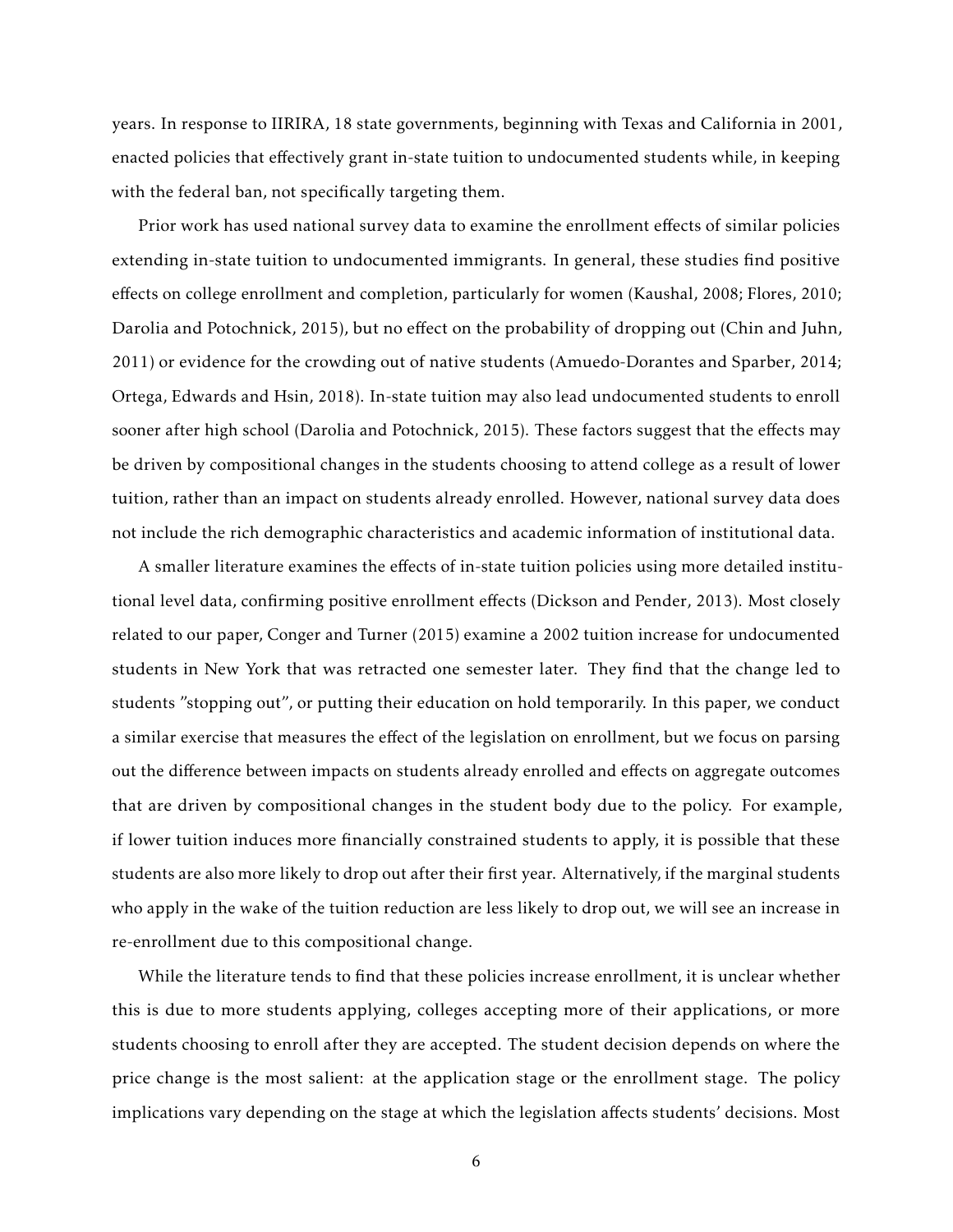importantly, the application margin is crucial to understanding the response of students to tuition changes, since even in-state tuition may be too expensive for the target population of the policy. The only similar paper we are aware of that considers the enrollment decision among college applicants is [Dickson and Pender](#page-22-10) [\(2013\)](#page-22-10), but they limit their sample to admitted students, while we look at the total pool of applicants. This allows us to produce descriptive evidence to begin to answer these questions.

## 2.3 Colorado's ASSET Legislation

Undocumented immigrants are substantially less likely to graduate high school and to attend college than those in the country legally [\(Center for Migration Studies,](#page-22-12) [2018\)](#page-22-12). In Colorado, home to approximately 180,000 undocumented immigrants in 2010, policies to address these gaps in educational attainment are a particularly important policy concern [\(Passel and D'Vera Cohn,](#page-23-9) [2011\)](#page-23-9). An estimated 24 percent of undocumented immigrants in Colorado who moved to US before age 14 have some college education, compared to 60 percent for the rest of the population, and less than 8 percent of the likely undocumented population has a bachelor's degree [\(Center for Migration](#page-22-12) [Studies,](#page-22-12) [2018\)](#page-22-12).

Previous studies have shown that financial aid and scholarships affect the least advantaged students the most [\(Angrist et al.,](#page-22-13) [2014\)](#page-22-13), and while undocumented students are a small subset of the population of college students, this group resembles other disadvantaged students in lower income and educational attainment. Examining the impact of college tuition on undocumented students can provide insights into how tuition affects disadvantaged students in general.

In 2013, Colorado became the 15th state to pass a law implicitly granting in-state tuition eligibility to undocumented students. The law, formally titled Advancing Students for a Stronger Economy Tomorrow (ASSET), grants in-state tuition eligibility to students who attended at least three years of high school in Colorado immediately preceding their graduation or general equivalency diploma (GED). Additionally, students had to be admitted to college within twelve months of graduating from high school or show proof of physical presence in the state for the prior 18 months. Thus, the policy was an attempt to reach out to not only the latest cohort of high school graduates, but also to earlier graduates who might have applied in prior years but been deterred by the costs of out-of-state tuition.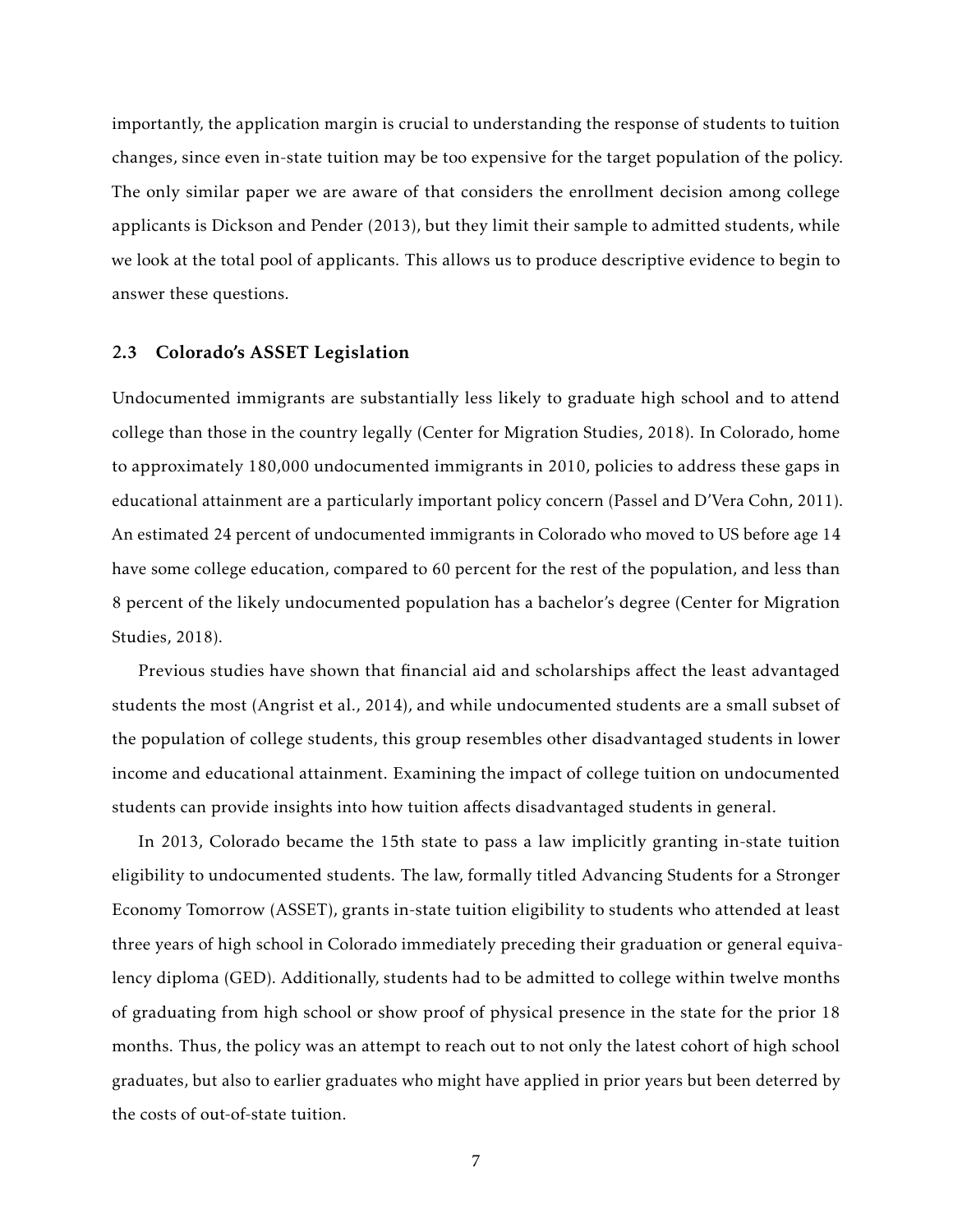Under ASSET, undocumented students are required to sign an affidavit stating that they have applied or plan to apply for lawful presence in the state.<sup>2</sup> Effective in the fall of 2013, the legislation extended in-state tuition eligibility as well as qualification for the College Opportunity Fund (COF), a \$75 reduction in tuition per credit hour available to all low-income Colorado residents. The decrease in cost for a student moving from out-of-state to in-state tuition status is substantial. Across Colorado public 4-year universities during the 2011-2012 academic year, average in-state tuition for full-time undergraduates was \$7,167 while out-of -state tuition was \$13,659. At public 2-year institutions, in-state tuition as \$3,491 and out-of-state tuition was \$9,523 [\(U.S. Department](#page-23-10) [of Education,](#page-23-10) [2011\)](#page-23-10). The ASSET program also made many undocumented students eligible for certain types of university-specific financial aid or scholarships available only to residents.

## <span id="page-7-0"></span>3 Data

We use individual-level data from the Colorado Department of Higher Education (CDHE) on all of Colorado's 31 institutions of higher education, which enroll over 250,000 students each year. There are 14 four-year colleges and universities, as well as 17 technical and community colleges.

We compile two main student-level files. The first contains term-level information on all enrolled students at all Colorado public institutions, from the 2008 to 2014 academic years. This file contains information on each student's demographics, academic progress, and financial aid received. Academic information includes the number of credit hours the student enrolled in, as well as their GPA. The financial aid information includes whether the student was eligible for Pell grants, and whether the student received one. Demographic information include gender, age, race, and ethnicity. The data also contain two key variables on student characteristics that are key to our analysis: the high school from which the student graduated and tuition status. Tuition status indicates whether the student qualifies for in-state or out-of-state tuition and includes a flag for "non-resident aliens", or non-citizens who do not qualify as Colorado residents for tuition purposes.<sup>3</sup> We link these data to information on each degree and certificate awarded over the

 $^2$ In theory, students with legal resident status could stand to gain from this law; for example, a student who moved to another state after graduating high school and decided to return some years later to enroll in a Colorado university. Still, the intention of the policy is to target undocumented youth with significant links to Colorado for in-state tuition.

 $3$ Students with out-of-state tuition can include students enrolling from other states outside Colorado, international students, as well as undocumented students who do not qualify for in-state tuition and may be affected by the ASSET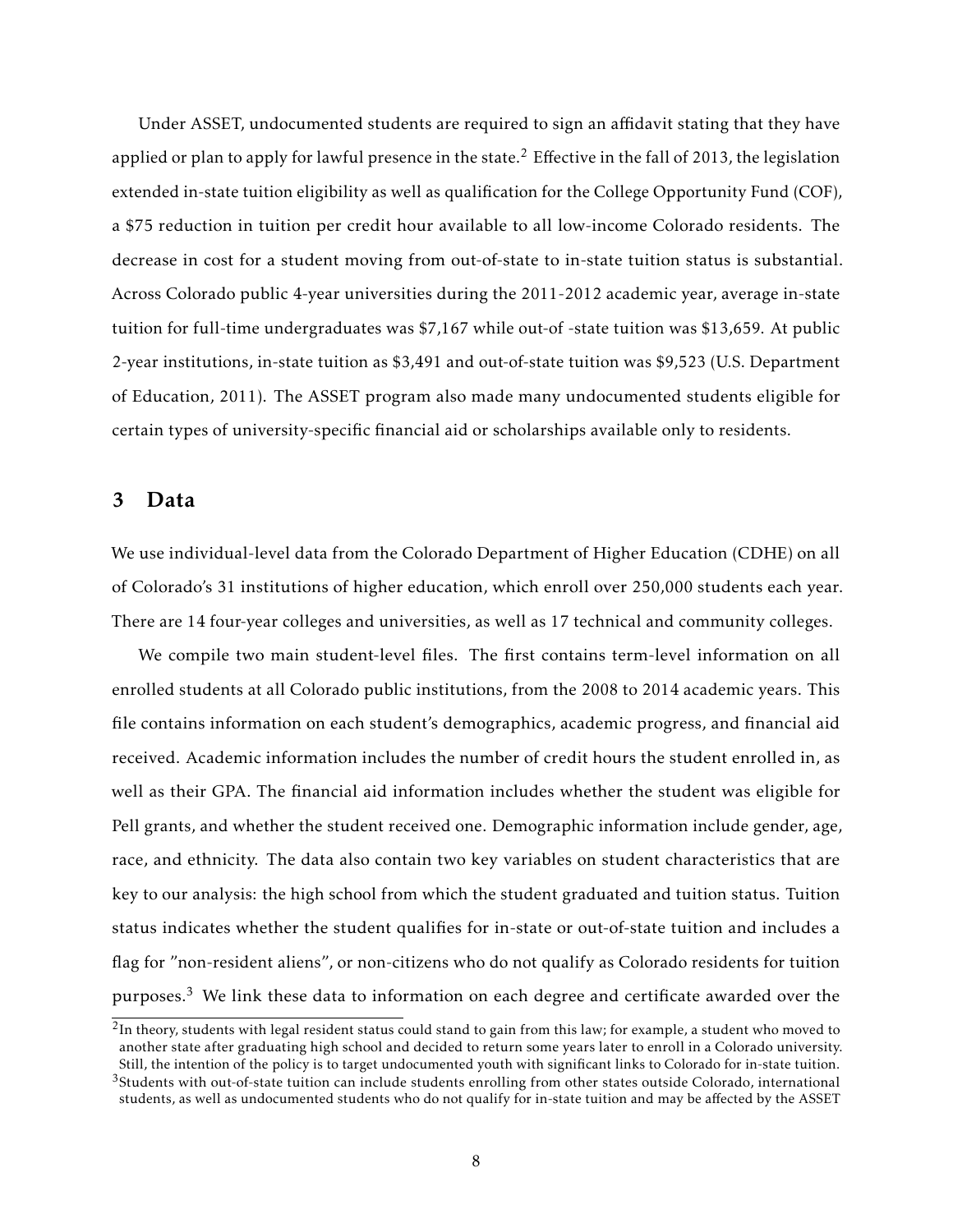same time period. This includes the institution, date of award, type of award, as well as a detailed Classification of Instructional Programs (CIP) code, which describes the content of the award.

The second source of data is a list of each individual application to a Colorado institution of higher education between 2009 and 2013.<sup>4</sup> Each record has demographic information for the applicant as well as the tuition classification, as in the enrollment file. Each application record also shows whether the application was accepted and whether the student ultimately enrolled in that institution. The available data do not provide information about financial aid beyond Pell Grant eligibility and receipt. The application records also include the associated scores on the various ACT individual tests, the ACT composite score, and the SAT score. It is important to note that the data consist of all applicants, not all high school students.

To avoid bias from changes in out-of-state enrollment, which may increase due to changes in the applicant pool or the budgetary concerns of the universities, we restrict our sample to students who attended high school in Colorado. Due to data availability, we consider only students in entering cohorts from 2010-2015, and we further restrict our sample to first-year students enrolling as degree-seeking undergraduates for the first time. We cannot observe undocumented students directly, so we consider a treatment group of students who are likely to be affected by the policy based on race/ethnicity and tuition classification flags. Specifically, we define the treatment group as Hispanic students who are classified as "non-resident aliens" for tuition purposes. That is, while they may have attended high school in Colorado, they do not show proof of official residency (which would require a Social Security number, visa, or Green Card), and they are not citizens. By restricting the sample to students who graduated from high school in Colorado, this definition excludes international students as well as refugees, who are required to apply for Legal Permanent Resident Status within one year of arriving in the US. This flag is not a direct measure of whether the students pay in-state tuition or not; their tuition status can be either in-state or out-of-state. Therefore, the "non-resident alien" flag does not necessarily change mechanically with the policy as students become eligible for in-state tuition. Our control group is all other Hispanic enrollees. This approach is similar to other related papers [\(Amuedo-Dorantes and Sparber,](#page-22-9) [2014;](#page-22-9) [Dickson](#page-22-10) [and Pender,](#page-22-10) [2013\)](#page-22-10). For simplicity, we refer to the treatment group as "Hispanic non-residents" and

policy change.

<sup>&</sup>lt;sup>4</sup>Data from 2008 are incomplete and not included in the analysis.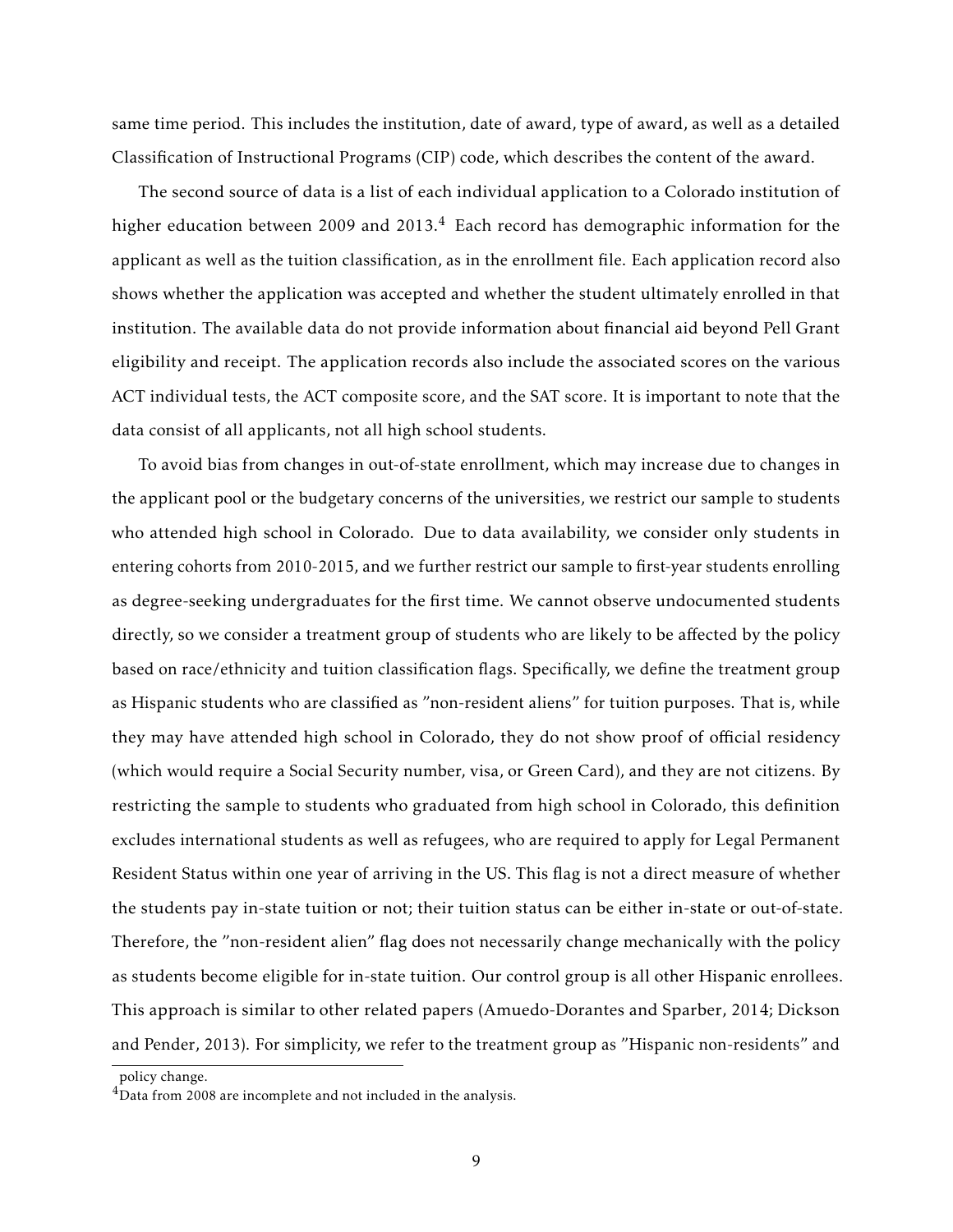the control group as "Hispanic residents," noting that both groups graduated from high school in Colorado.

Because we do not have information on the legal status of college applicants and enrollees, we rely on the assumption that Hispanic non-resident non-citizens are an adequate proxy for undocumented students. While this assumption may be inappropriate in some states, we argue that it is reasonable in Colorado, where estimates are that 76 percent of the undocumented population was Hispanic [\(Center for Migration Studies,](#page-22-12) [2018\)](#page-22-12).<sup>5</sup>

Table [1](#page-27-0) shows summary statistics for all Hispanic first-time enrollees in the 2012 and 2013 academic years. Because the ASSET legislation was passed and enacted in the summer of 2013, the table shows a cross-section of students in our sample immediately before and after the policy change. There is a clear increase in the share of students who qualify as non-resident aliens from 2011 to 2013, which triples from just over 1 percent to 3.6 percent. This is the first evidence that the ASSET legislation may have had an effect, since these students are the ones targeted by the policy. Approximately 63 percent of all students were Pell-eligible, and most of those students did receive Pell grants. Students took an average of just under 12 credit hours per term, and about 67 percent enrolled full-time, defined as enrollment in at least 12 credit hours in a semester. An important takeaway from this table is that, other than slight upticks in the share of Hispanic students who are non-resident aliens, there do not seem to be meaningful changes in the overall composition of students in our sample following the implementation of the policy. Similarly, Appendix Figure [A1](#page-32-0) shows the population by age group for the Hispanic population in Colorado, and shows no noticeable changes around the time of the policy.

# <span id="page-9-0"></span>4 Empirical Approach

## 4.1 Estimating Equation

We are interested in how the ASSET policy, passed in the spring of 2013, changed student behavior.<sup>6</sup> Following similar research in this literature (e.g. [Conger and Turner,](#page-22-11) [2015\)](#page-22-11) we use a difference-in-

<sup>5</sup>Appendix Table [A1](#page-33-0) shows a large increase in the share of non-resident Hispanic students who received in-state tuition from one year to the next, relative to no perceptible changes for resident Hispanic students.

<sup>&</sup>lt;sup>6</sup>Although the legislation was passed in the spring, it was first effective in the summer of 2013. Because we exclude the summer term from our analysis, the first time students are affected in our sample is in the fall of 2013.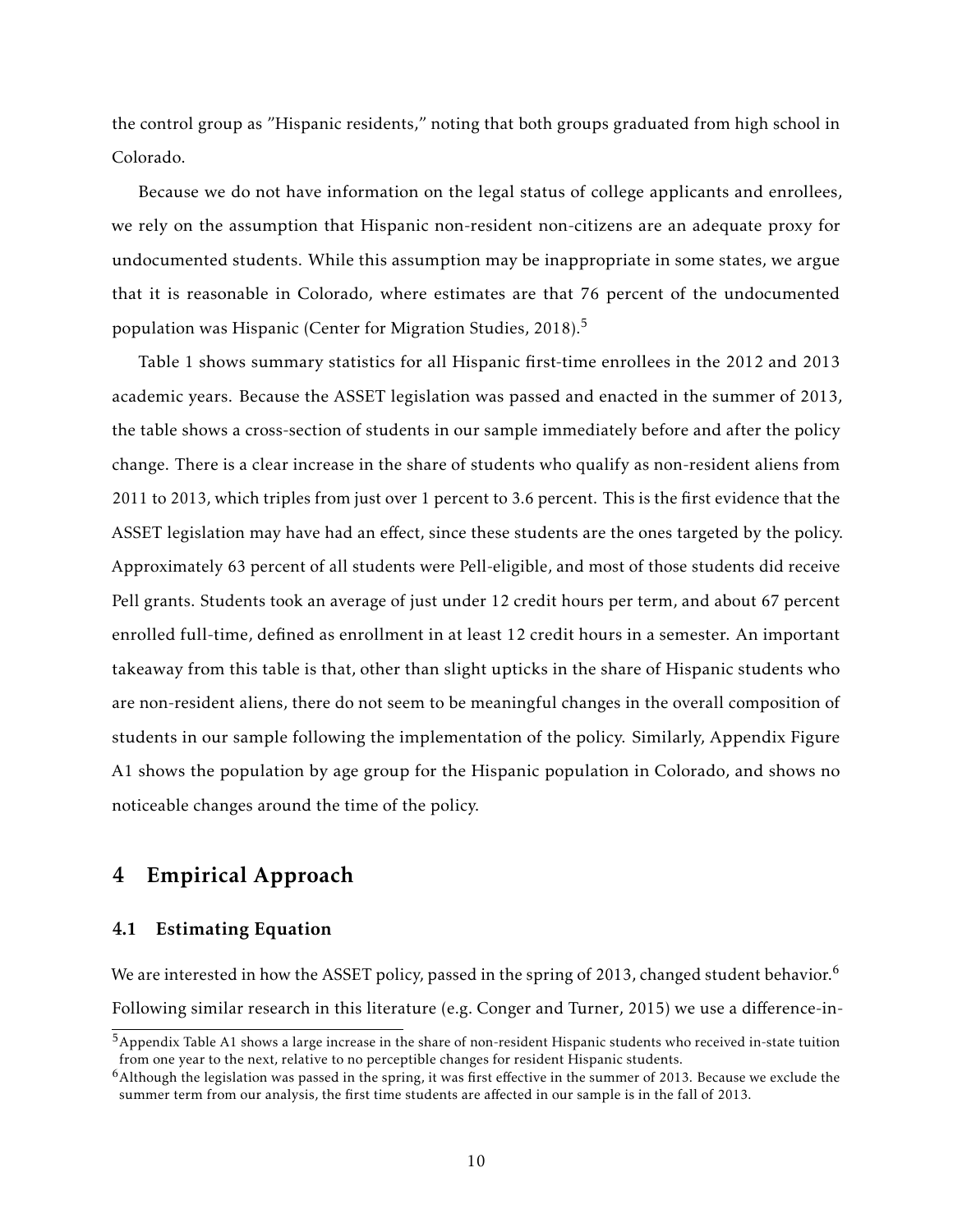differences approach. The price of tuition changed abruptly for students targeted by the ASSET legislation from the 2012 school year to the 2013 school year, but did not change for other students. As discussed earlier, we consider non-resident Hispanic students to be the "treated" group in this policy context, and we consider all other Hispanic enrollees as the non-treated or "control" students.

We are interested in two main margins of student behavior. Figure [1](#page-24-0) serves to illustrate how the difference-in-differences approach helps us explore these two margins. Each tick on the horizontal axis represents one calendar year quarter, starting in the first quarter of 2010. The horizontal lines represent the enrollment period of individual cohorts, starting with the 2010 cohort, which enrolled in the Fall of 2010.<sup>7</sup> The dashed lines show the quarters where students were not potentially eligible for ASSET, and the dark lines show when ASSET took effect. For example, the 2010 cohort had three full calendar years of enrollment prior to the Fall of 2013, the first year of ASSET. The first shows that some cohorts are partially treated, while others are fully treated. For example, the 2013 cohort is the first for which incoming first year students were eligible for ASSET.

The first margin of student behavior we are interested in is students who enrolled prior to the 2013 law change but were on the margin of dropping out (or "stopping out"). These students might, when faced with cheaper tuition, decide to re-enroll the following Fall semester. We would observe the effects of the policy along this margin through a differential increase in persistence from the 2012 school year to the 2013 school year among the treated group. Looking back at Figure [1,](#page-24-0) we would compare the transition from first to second year for the 2010-2011 cohorts relative to the 2012 cohort, whose second year was treated.

Second, new students might decide to attend college. The effect of the policy on new students can occur through two channels: enrollment decisions and application decisions. First, we might observe different enrollment behavior of incoming students depending on the timing of their first year and their immigration status. Second, we may see differences in application behavior for the treated group before and after the policy. Examining each of these two components uses different sources of data: enrollment information as well as application data. For both, we compare students whose first year was prior to the policy change to students whose first year happened after.

We explore each margin, the re-enrollment of current students and the behavior of students  $7$ For ease of interpretation we represent enrollment as starting in the fourth quarter of the year.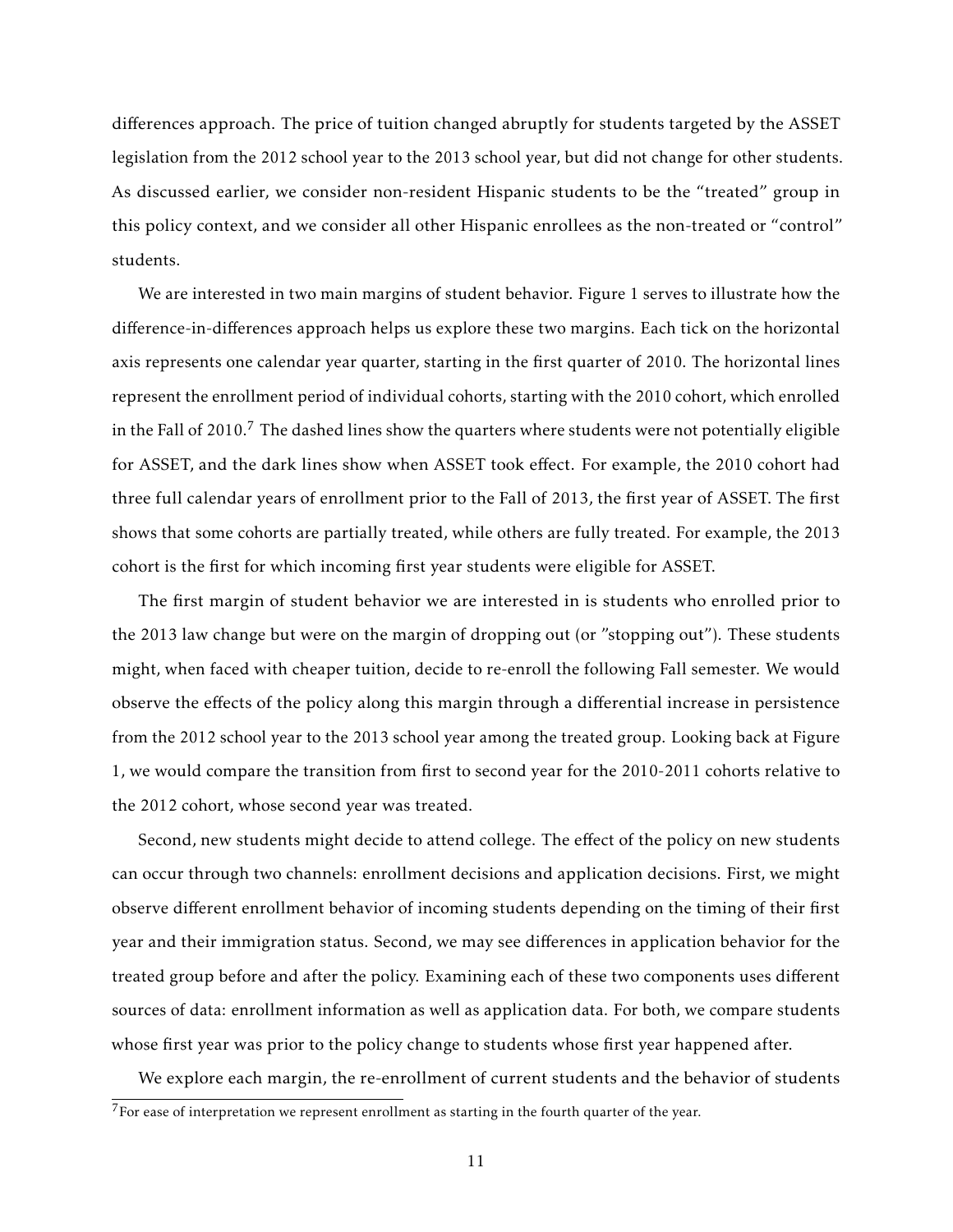who enroll after the policy, using variations of the same empirical design. We estimate equations of the following form:

<span id="page-11-0"></span>
$$
y_{itc} = \beta_0 + \beta_1 Treat_i + \beta_2 PostASSET_t + \beta_3 (Treat_i * PostASSET_t) + X_i \gamma + \eta_c + u_{itc}
$$
 (1)

where  $y_{itc}$  is an outcome for student *i* in year *t* in college or university *c*. The variable *Treat<sub>i</sub>* takes a value of one if the student is in the treated group, and zero otherwise. The variable  $PostASSET_{t}$  takes a value of one if the academic year occurs after the summer of 2013. Because we only have enrollment data through the 2013 academic year, only that year has a value of one in the enrollment regressions, and all prior years have a value zero. The coefficient of interest is  $\beta_3$ . We control for a set of individual characteristics *X<sup>i</sup>* , such as test scores, an indicator for community colleges, and other demographics. We also control for college fixed effects  $\eta_c^{-8}.$ 

As mentioned previously, we are interested in two distinct margins: the behavior of previously enrolled students, and the behavior of new and prospective students. Below, we describe the outcomes and how we adapt the empirical approach in order to study each of these margins.

First, we limit the sample to students who had already enrolled prior to the policy change and consider only the 2010-2012 cohorts of first time students. We are interested in whether these first-time students enroll in any courses (i.e., persist) in the following academic year. In this case, the 2012 cohort is the treated cohort, since the ASSET policy was implemented in the summer between their first and second year<sup>9</sup>. We omit the 2013 cohort because these students are fully treated: they were subject to the new tuition policy during their first year in college. This is a similar margin as studied by [Conger and Turner](#page-22-11) [\(2015\)](#page-22-11). Given that ASSET legislation had been proposed in the past and failed, we do not think these students would have had high expectations that they would receive in-state tuition in the future. Therefore, the change in tuition price likely played no part in the initial decision to enroll in college of any students in this sample. While we are interested in the impacts on undocumented students who enrolled prior to the policy, these

 $8$ Note that we do not include college fixed effects when examining application behavior.

<sup>&</sup>lt;sup>9</sup>While students in the 2010 and 2011 cohorts who remain enrolled also experienced a tuition decrease in 2013. However, this change occurred between sophomore and junior year for the 2011 cohort and between junior and senior year for the 2010 cohort. We focus on re-enrollment between freshman and sophomore year and do not pool results across grade-levels for simplicity. A benefit of this approach is that it avoids selection bias. For example, re-enrollment estimates for rising seniors would be affected by the attrition of students who had already dropped out after freshman or sophomore year.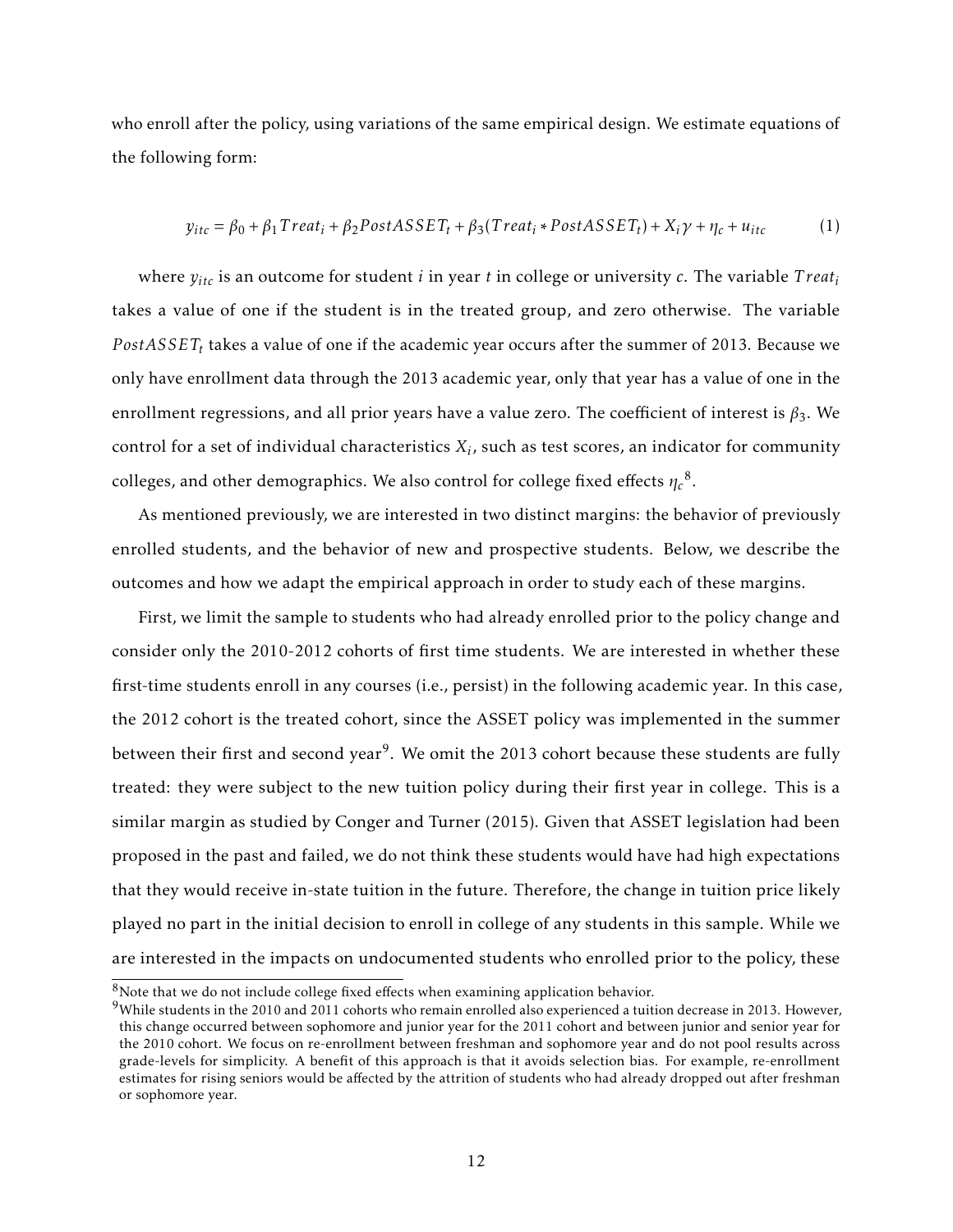findings may have limited external validity. As these students already enrolled in college prior to ASSET, without in-state tuition eligibility, they are not likely to represent the marginal student.

From a policy perspective, we are also interested in the outcomes of students pushed to enroll for the first time due to the policy. We first consider the enrollment behavior of new students before and after the policy. We examine three outcomes: full-time status in the first year, number of credits in the first year, and whether the students persisted to their second year. Here we limit the data to the 2010, 2011 and 2013 cohorts; we omit the 2012 cohort because they are partially treated when we examine persistence (i.e., they were eligible for in-state tuition in their second year, but not their first year). As a robustness check, in the appendix we show specifications that include this cohort for all the outcomes except persistence, and our findings are largely unchanged. Because the policy is relatively recent, and due to data constraints, we are not able to adequately measure subsequent student outcomes, such as completion and time to degree.

### 4.2 Threats to Identification

Because the analysis relies on a differences-in-differences design, the main identifying assumption is that the trends in the outcomes are similar in the period prior to the policy for both groups. Figure [2](#page-25-0) shows means for the relevant groups for the main outcomes of interest. Panel a) shows the number of enrolled students who were Hispanic non-residents and Hispanic residents. Overall enrollment for Hispanic students remained flat, for both resident and non-residents. Panel b) of the figure shows persistence rates across Hispanic residents and non-residents. In the years prior to the passage of the ASSET legislation, persistence among Hispanic non-residents–the students targeted by the legislation–was slightly lower than persistence among other students. However, while the trends are similar between 2011 and 2013 trends, there is a noticeable increase in the persistence rate of Hispanic non-residents following the implementation of the ASSET legislation. There is a similar picture for full-time status, in panel c). While fewer Hispanic non-resident students enrolled full-time in the years prior to the policy change, the full-time status enrollment rate for this group jumps almost 20 percentage points following ASSET, while there is no perceptible discontinuity for other Hispanic students. The lower baseline may be due to a higher share of Hispanic non-residents attending community college. Over 50 percent of the treatment group enrolled in community college, compared to 36 percent of other Hispanic students. Unfortunately,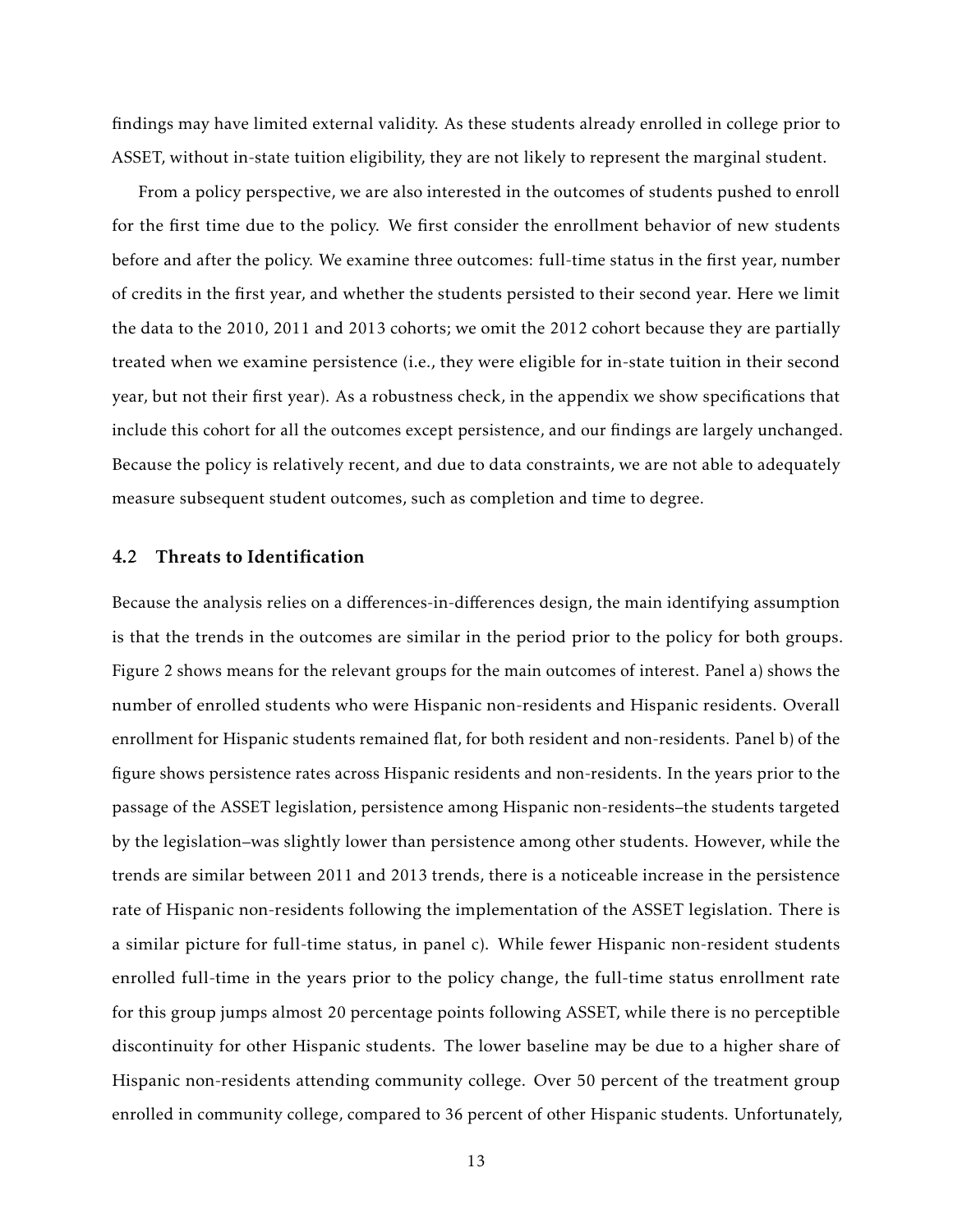the sample is too small to examine heterogeneous effects across two-year and four-year institutions. Panel d) also shows a slight increase in annual credit hours for the treatment group relative to the control group, although average credit hours per student increases for both groups during this time period. The graphs show visual evidence that there are parallel trends in enrollment variables across the two types of students that we use in the analysis, and they also illustrate the difference-in-difference effects we document in the next section. Appendix Table [A2](#page-34-0) shows tests of the joint significance of the two pre-treatment coefficients we estimate for each outcome. For none of these is the joint significance statistically significant, which provides further evidence of the validity of the research design.

By only observing Colorado students, there is the potential that our estimates do not capture any effect of the policy on drawing students to and from institutions we cannot observe, such as private universities in the state, or universities out of the state. Using data from the American Community Survey, we do not see much change in the number of Hispanic students who enrolled in private schools in Colorado from 2010-2013, as shown in Appendix Figure [A2.](#page-32-1) We also use the Integrated Postsecondary Education Data System (IPEDS) data to explore changes in the collegegoing behavior in and out of the state. Panel a) of Appendix Figure [3](#page-26-0) shows the share of students at Colorado public institutions who were Colorado residents. There are no noticeable changes around the timing of the ASSET legislation. Similarly, panel b) of Appendix Figure [3](#page-26-0) shows the share of Colorado resident students who attended a Colorado public institution. Here, too, there are no noticeable changes around the timing of the legislation.

Another potential concern is that student's may have anticipated the change in tuition, affecting their decisions prior to the policy implementation. The ASSET legislation passed in the spring of 2013; the first time the tuition decrease affected eligible students was the fall of 2013.<sup>10</sup> Students applying to college in the fall of 2012 made the decision to apply and choices about the institutions to which they applied without knowing that they would have in-state tuition eligibility. Thus, the potential concern is that students applying to college prior to the policy anticipated the change, and this expectation of lower tuition induced some students to apply who would not have applied otherwise. While we cannot account for potential bias from students anticipating the policy change,

 $10$ Undocumented students enrolling in courses in the summer of 2012 could also be eligible for in-state tuition; however, we are excluding students in summer terms from our analysis.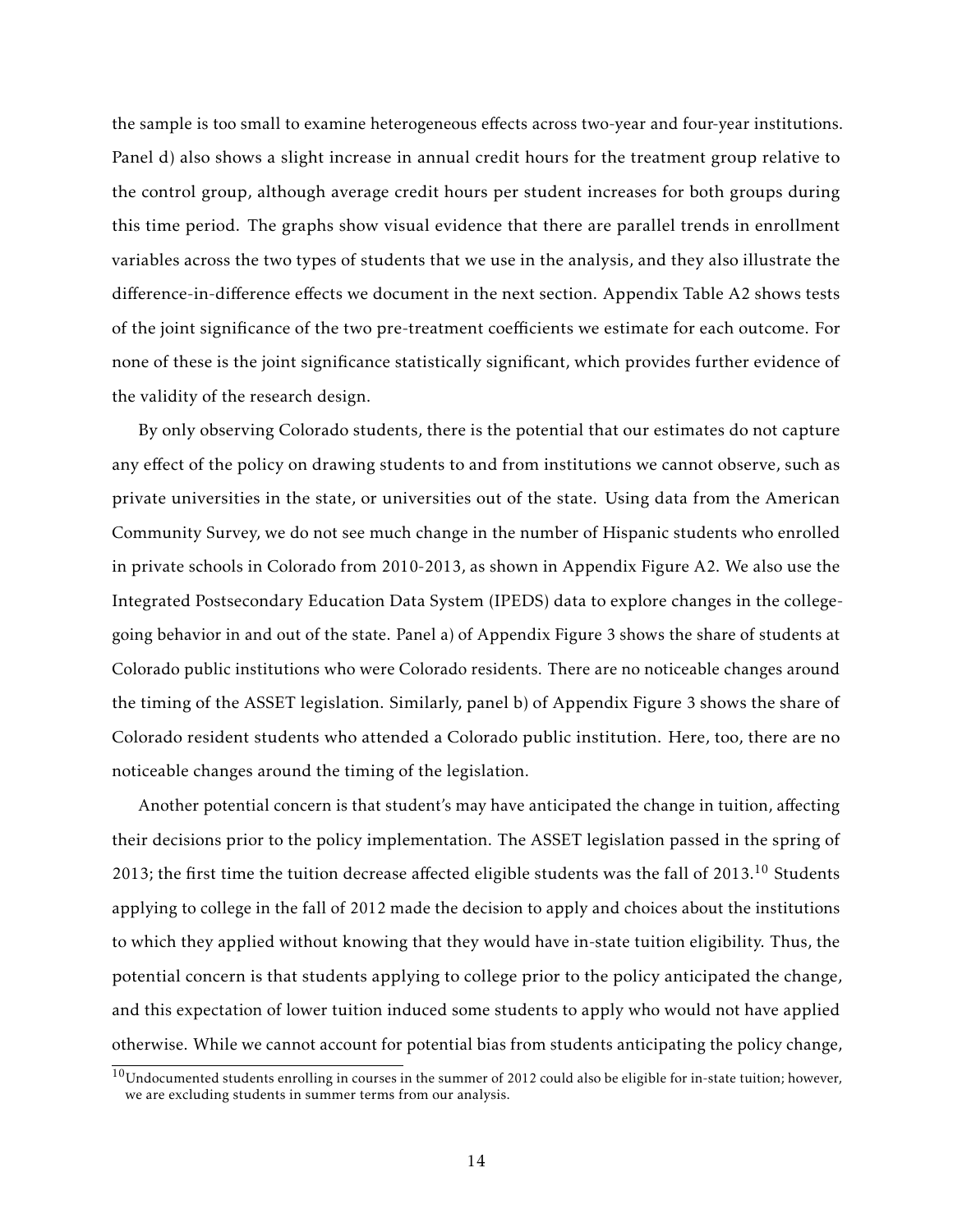this is unlikely for two reasons: first, previous versions of the bill had failed to pass, and second, this bill went through the legislative process fairly quickly. The ASSET legislation was introduced in January of 2013 and signed into law just a few months later in April.

Relatedly, in the fall of 2012, Metropolitan State University (MSU) in Denver extended in-state tuition benefits to all Colorado high school graduates. Since this change occurred a year prior to the ASSET legislation, a potential concern is that eligible students at this college would have changed their behavior a year prior to 2013, which would bias our results. In Appendix Table [A3,](#page-35-0) we exclude MSU from the sample and find similar results.

A final concern is that the introduction of DACA in the summer of 2012 is affecting our results.<sup>11</sup> While DACA did not imply in-state tuition eligibility, it did grant work permits to young undocumented residents, and there is substantial overlap in the groups eligible for DACA and ASSET. The bulk of previous literature does not find evidence that DACA increased college enrollment; in some cases, results suggests that it decreased college enrollment as eligible students took advantage of work permits and entered the labor force earlier [\(Pope,](#page-23-11) [2016;](#page-23-11) [Amuedo-Dorantes](#page-22-14) [and Antman,](#page-22-14) [2017;](#page-22-14) [Hsin and Ortega,](#page-23-12) [2017\)](#page-23-12). This also suggests that DACA alone may not be enough to induce students to attend and complete college if they are still faced with high outof-state tuition costs. However, [Kuka, Shenhav and Shih](#page-23-13) [\(2018\)](#page-23-13) find a positive effect of DACA on college enrollment. They note that their results differ from the literature in also considering DACA's influence on motivating students to graduate from high school, a requirement for DACA eligibility. If the main channel through which DACA increases college enrollment is through raising expectations about future human capital, students applying to college in the fall of 2012 and enrolling in the fall of 2013 are less likely to be affected. These students would have only been exposed to DACA for their senior year of college, and would have had less time to alter their high school trajectory in response to a new incentive. While we cannot completely eliminate the possibility that the passage of DACA affects the decisions of students in our sample, we believe that our focus on earlier cohorts limits this concern.

 $11$ USCIS had begun approving DACA applications in the fall of 2012.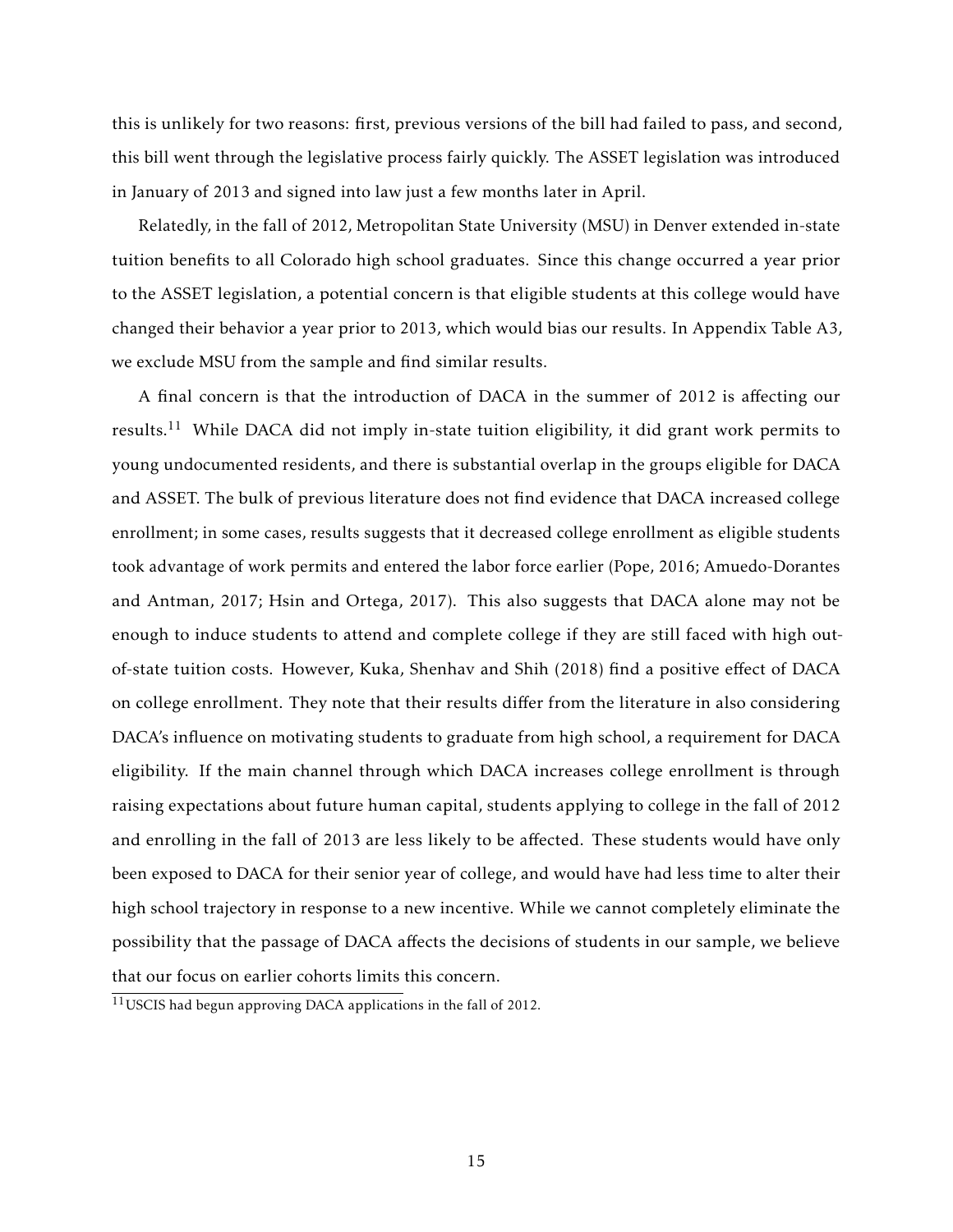## <span id="page-15-0"></span>5 Results

We examine the effects of the ASSET legislation on two types of students. First, we focus on students who had already enrolled in a Colorado public university or college. This is similar to the approach taken by [Conger and Turner](#page-22-11) [\(2015\)](#page-22-11), who analyze the effects of a policy in New York on students who had already enrolled. A benefit of this method is that it is independent of issues of selection of new students into postsecondary education due to the policy. However, this selection is precisely one of the effects of the policy we are interested in measuring. So, as a second approach, we look specifically at these selection effects themselves. We focus on the enrollment behavior of first-time students in their first year. We also leverage information on applications and matriculations of prospective college students to observe how the college-going decision changed.

## 5.1 Results for Previously Enrolled Students

Table [2](#page-28-0) shows the effect of the ASSET legislation on one-year persistence rates for first-year students. That is, we observe whether or not a student enrolled in any courses in their second year. We include data on students in the cohorts of the 2010, 2011, and 2012 academic years. Because the policy was enacted in the summer of 2013, the 2012 cohort is the only group of first-year students affected by the ASSET policy in their decisions about second-year courses but not in their application decisions: the policy took effect in the summer between their first and second years. The coefficient of interest is the interaction between being in the 2012 cohort and being in the group likely targeted by the policy. Here, we do not find a differential rate of persistence for Hispanic non-residents and Hispanic residents between the pre-2012 and 2012 cohorts. The coefficient is small and not statistically significant, indicating no evidence of an effect of the policy on the persistence of students who had already enrolled in college. This is a different conclusion than suggested from the graphs in Figure [2,](#page-25-0) which showed an uptick in persistence following 2012. This is because the figure conflates the persistence of already-enrolled students with the selection of new students into enrolling for the first time beginning in the 2013 academic year.

A lack of an effect here is perhaps not surprising: students who had already enrolled in college are not the marginal cases. These are students who had already enrolled in a year of college, and so their ability to re-enroll the following year would perhaps be less affected by the policy than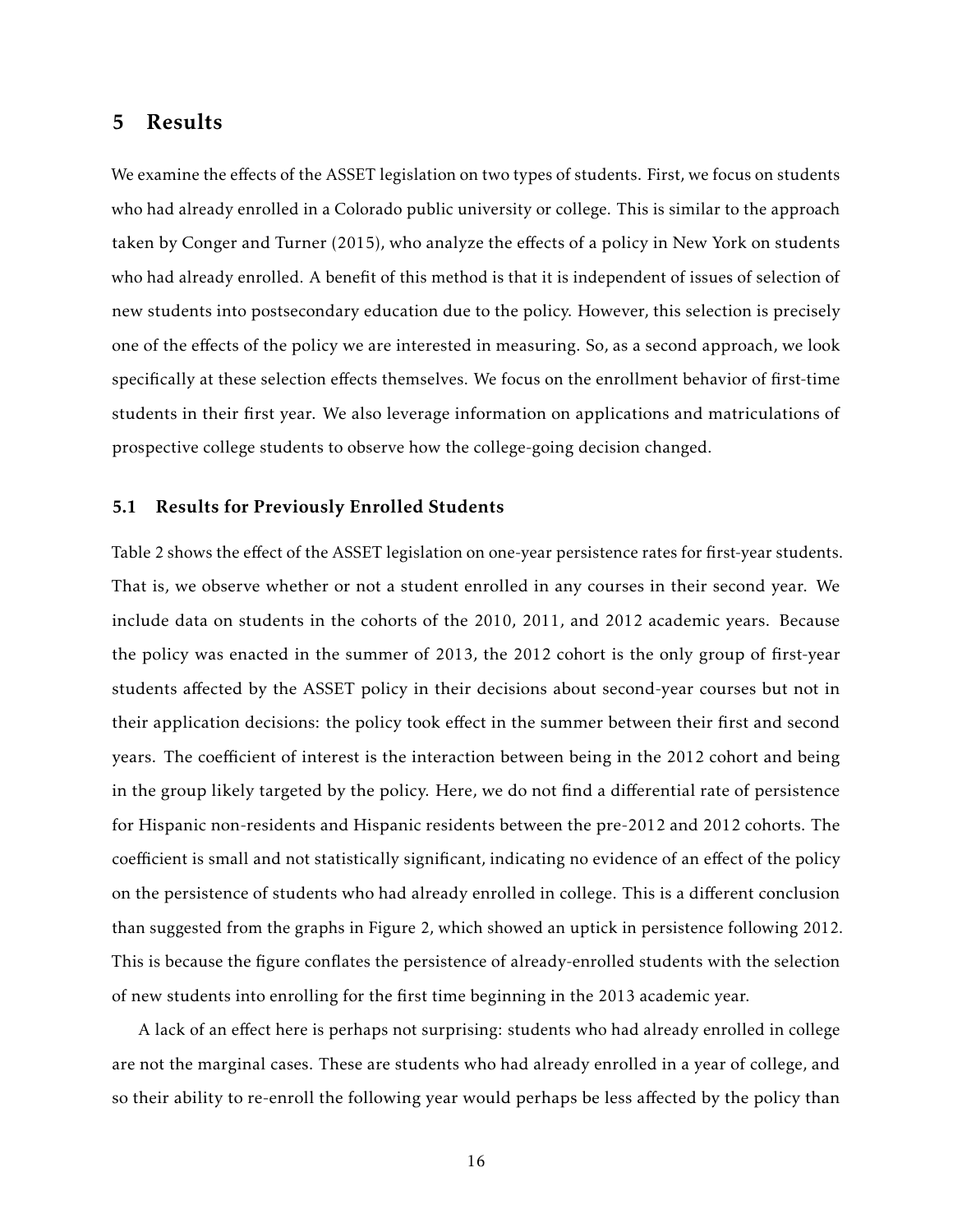students who were on the margin of attending whatsoever. In results not shown, we find similar effects on the number of enrolled credits and full-time status for students in their second year. Of course, we do not expect any effect on this margin either because credits depend on persistence.

## 5.2 Results for New Students

Next we examine how the ASSET legislation affected the composition of new first-time students. The goal of the policy was to increase college attendance of undocumented students. If it worked, then we should observe heightened rates of credit accumulation, full-time status, and persistence among cohorts entering after the policy than those who entered before. On the other hand, if in-state tuition without access to federal loan and grant programs was still too high a cost for undocumented students, then the policy may have had a negligible effect. For these analyses, we include the 2010, 2011 and 2013 cohorts. Because the 2012 cohort is treated by the policy, which took effect after their first year, we do not include them in the sample for persistence. We also exclude this cohort from the sample for the other regressions in this subsection, in order to retain the same sample of students.<sup>12</sup>

Table [3](#page-29-0) shows the effects of the policy on whether new students entered as full-time or part-time, measured as enrolling in at least 12 units per semester. We include the 2011 and 2013 cohorts. Here, we do find that Hispanic non-resident students were 8 percentage points more likely to enroll as full-time students in the 2013 cohort than in the pre-policy cohort, relative to Hispanic resident students. This result is robust to including controls for demographics and ACT scores. This is quite a large effect, about 12 percent relative to the overall full-time status rate of 68 percent. In fact, the increase in full-time status due to ASSET makes up more than half of the difference in the full-time status between Hispanic resident students and Hispanic non-resident students.

Table [3](#page-29-0) shows a similar result, this time for the number of credits a student entered in the first year. Here we find that the ASSET legislation had a positive and substantial effect on the number of credit hours of new first-year students. The policy led to an increase of 2.7 credits in a student's first year, or about a 14 percent increase. As with full-time status, this increase made up more than half the difference in the pre-policy number of credits enrolled between the two groups.

 $12$ For full-time status and credit hours, the results are similar when we do include the 2012 cohort, as shown in Appendix Table [A4.](#page-36-0)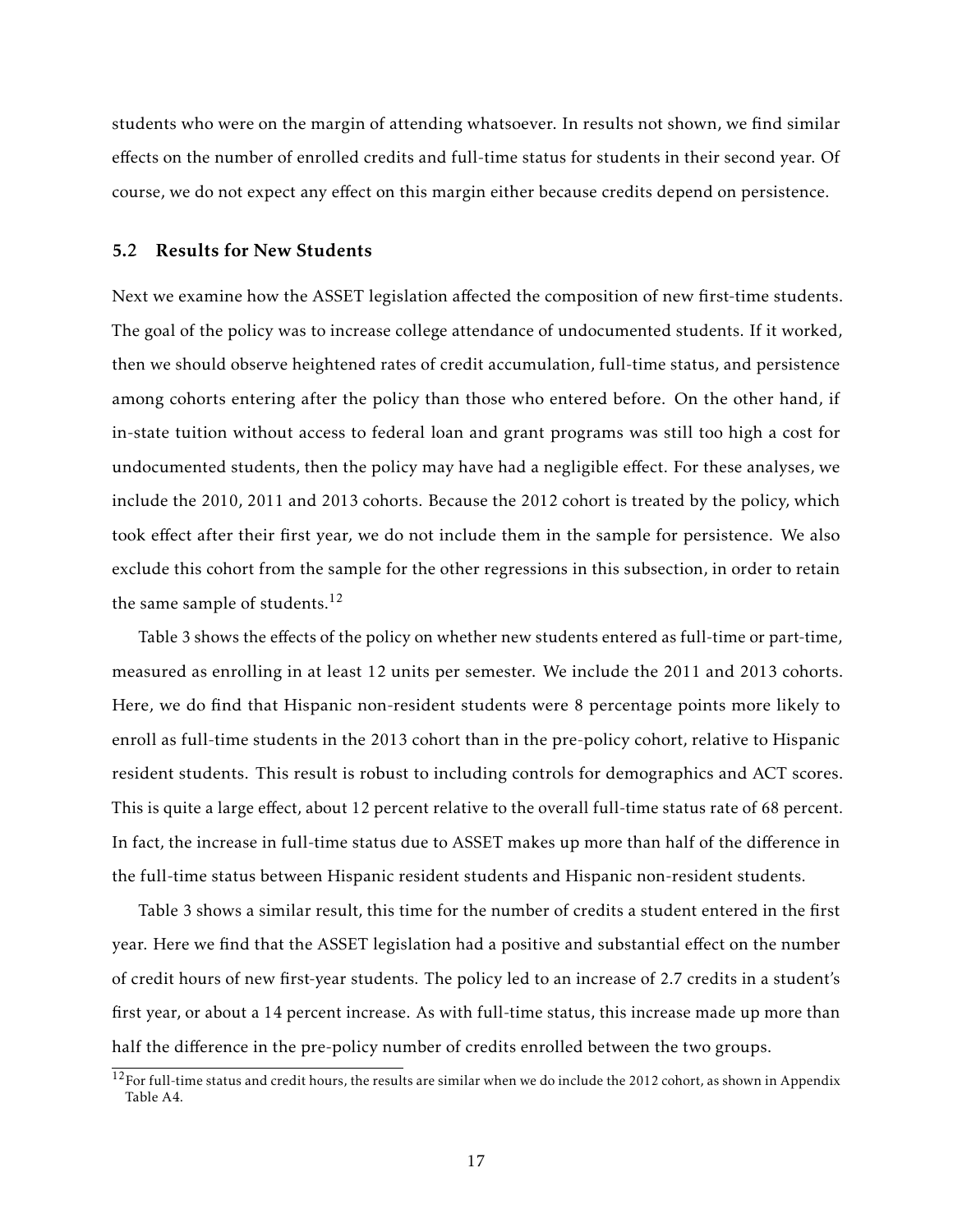The final row of Table [3](#page-29-0) shows whether first-year students persisted to take any courses the following academic year. We find a similar pattern as for the other outcomes we examined in this section. The policy increased persistence rates of the targeted students by 20 percentage points, a substantial increase. Of course, these results combine community colleges and four-year colleges. Given substantial cost differences across these two types of institutions, ASSET may have different effects on two-year and four-year colleges.

## 5.3 Heterogeneity by Type of Institution

In addition to examining policy effects across all public colleges in Colorado, we are able to separately examine two-year institutions, or community colleges, and four-year colleges. College tuition varies substantially across institutions, and two-year institutions tend to be substantially less expensive to attend than four-year institutions. The difference between in-state and out-of-state tuition is also much larger in absolute terms at more expensive four-year colleges.<sup>13</sup>

As seen in Table [4](#page-30-0) the effects of decreasing college tuition are much stronger for students 4-year colleges. Specifically, Hispanic non-resident students attending four-year colleges were almost 9 percentage points more likely to enroll as full-time students after ASSET, relative to Hispanic resident students. However, Hispanic non-residents at community colleges are only 7 percentage points more likely to enroll full-time, and this result is not statistically significant. Examining heterogeneity in the effects on credit hours, we find that ASSET led to an increase of 3.2 credits for Hispanic non-resident students at 4-year colleges, an increase of nearly 15 percent. At community colleges, the effect is not statistically significant, and suggests a much smaller increase of 1.4 credits, or 7.8 percent. Finally, while we find a statistically significant effect on re-enrollment for Hispanic non-resident students in both community colleges and four-year institutions, ASSET increased the average persistence rate by 24 percentage points at four-year colleges, but only 14 percentage points at community colleges. These results are not necessarily surprising. The average reduction

 $13$ Assuming full-time status, or 30 credit hours per academic year, tuition for Colorado residents at the University of Colorado, Boulder was \$7018 in the 2011 academic year, and \$28,000 for non-residents. This represents the highest tuition cost of any institution in Colorado, and out-of-state tuition was almost four times higher than in-state tuition. At the other end of the distribution, resident undergraduate tuition at Adams State College was \$2,952 per academic year, nearly as low as tuition for the Colorado Community College System, which charged \$2,888 for the year. Out-of-state tuition at Adams State College was \$12,912, over four-times higher than in-state tuition, while non-resident tuition in the Colorado Community College System varied from \$5,723 to \$12,408 depending on the institution. While the exact pricing structure varies across colleges, some 4-year institutions cap tuition above a certain number of credit hours reflecting full-time status.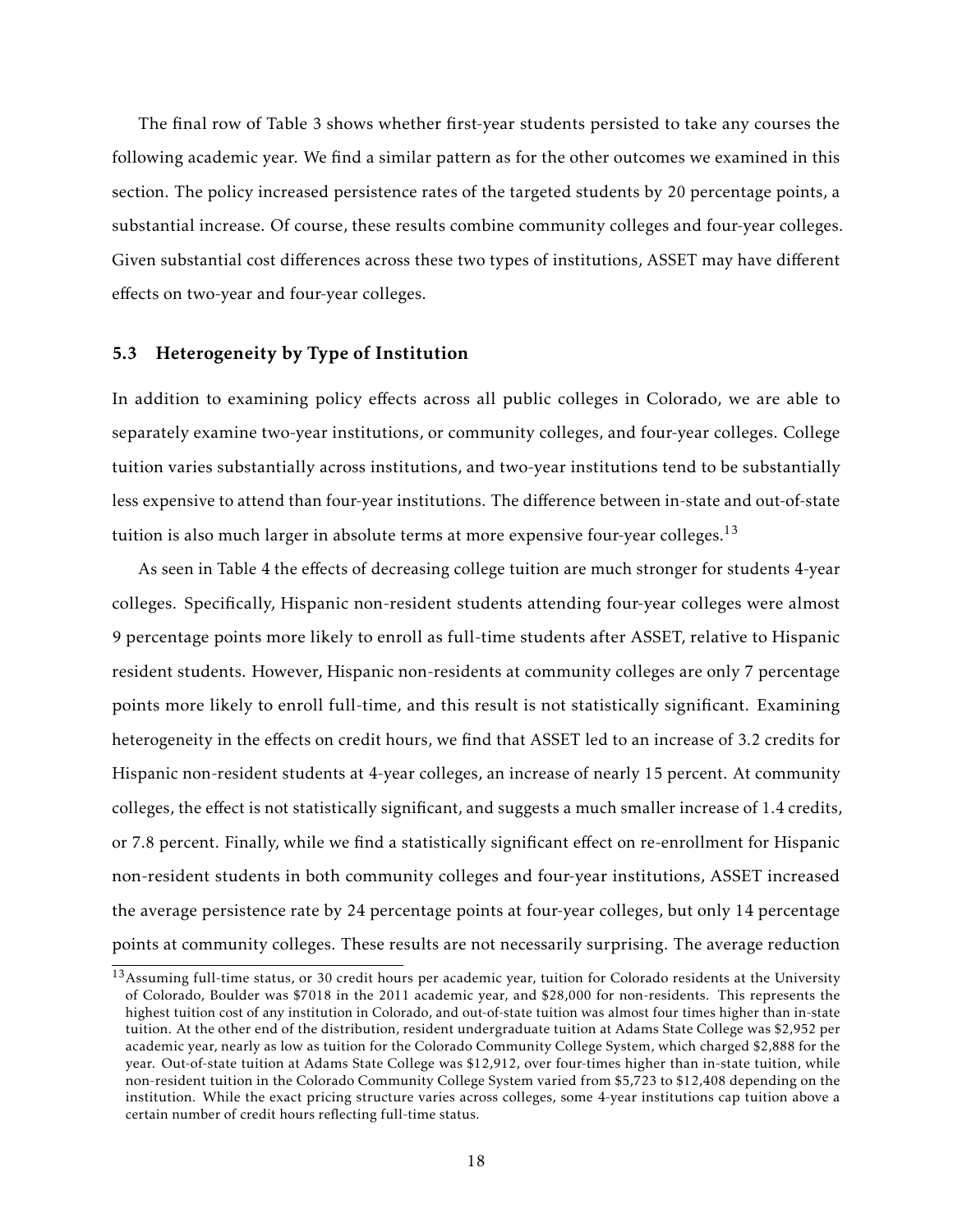in tuition costs from ASSET was much larger at four-year colleges, and the change to a much lower in-state tuition likely enabled more students to attend. While tuition also decreased for undocumented students at community colleges, it is possible that it was already low enough that some students could afford it prior to ASSET, resulting in a smaller change due to the policy.

Together, the results on full-time status, the number of enrolled credits, and persistence suggest that the policy changed the enrollment intensity of new students. However, we also wish to understand the mechanisms involved in these changes. Was this substantial closing of the gap between non-resident Hispanic students and other students a result of a change in the composition of students entering colleges in Colorado, or was it a result of students who would otherwise have enrolled being able to enroll in more classes? The results are stable when controlling for ACT scores, suggesting that our results are not driven by changes in observable ability as measured by test scores. However, it is possible that admissions committees selected different students following the policy based on other characteristics.

#### 5.4 Application Behavior

In this subsection we use data on the applications of all students to Colorado public colleges and universities to explore whether ASSET affected the composition and quality of candidates, and the matriculation behavior conditional on acceptance. We reiterate that these results should not necessarily be interpreted as causal, as there are potential changes in the composition of the applicant pool that we cannot observe. Despite this caveat, the descriptive results can shed new light on a relatively unexplored channel through which state DREAM acts may affect student outcomes.

Figure [3](#page-26-0) shows the application behavior of Hispanic non-resident non-citizen students relative to other students. As seen in panel a), the share of applications that came from treated students increased dramatically following the ASSET policy, after a flat trend in the years prior. Not surprisingly, as shown in panel b), the increase in the number of applications comes from an increase in the number of applicants, as students previously ineligible for in-state tuition seek to apply. Along with an increase in applications comes an increase in the share of treated students whose applications are accepted and who ultimately enroll in college, relative to other students in our sample, as shown in panels c) and d). These bottom two panels do not show, however,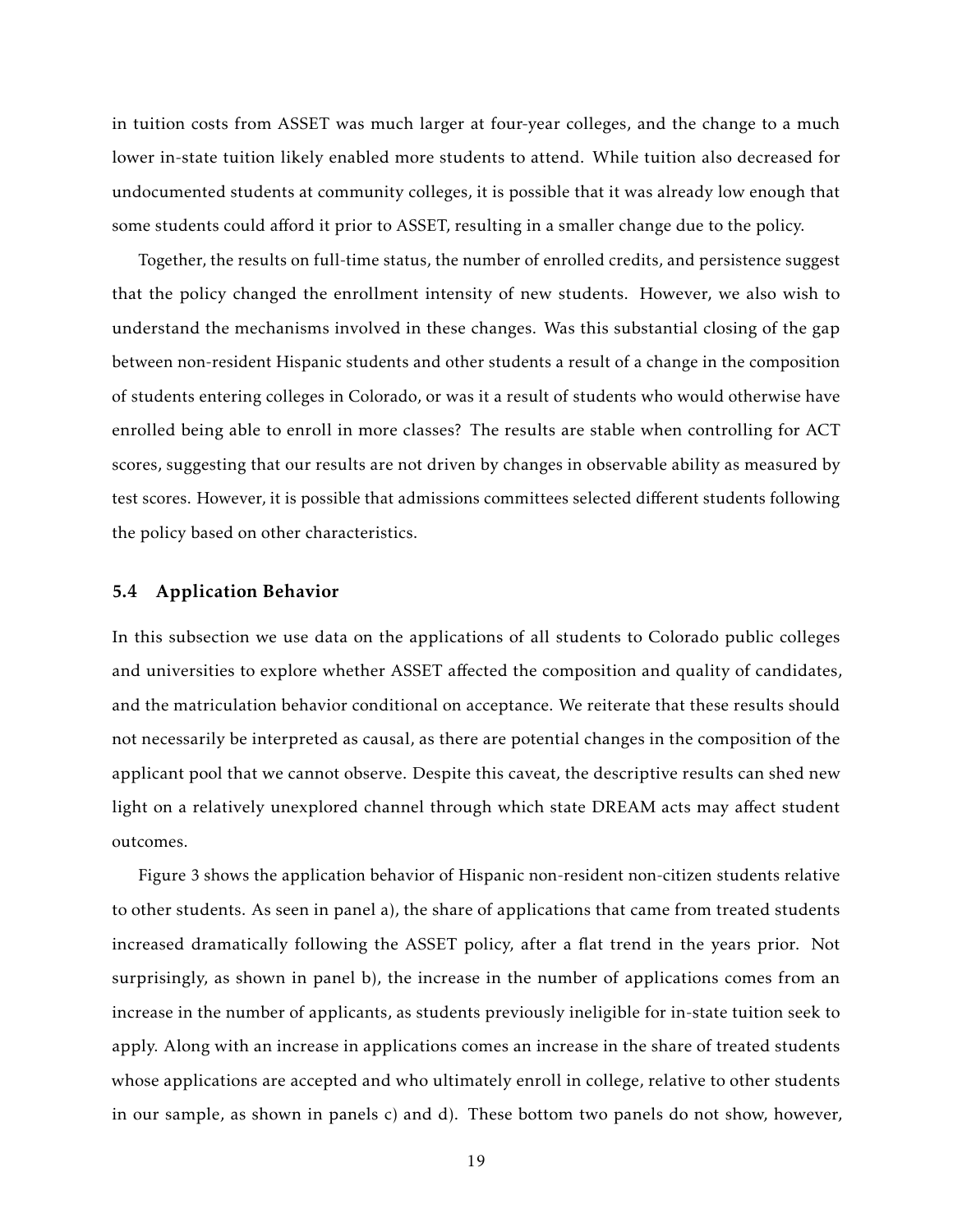whether the composition of new applicant students changed relative to others. A null change in the acceptance and matriculation rates would still lead to increases in accepted and enrolled students due to the increase in applications. These graphs provide descriptive evidence that the ASSET policy induced new applications from students who previously would not have applied. In fact, as shown in Figure [A4,](#page-33-1) we do not see a substantial change in the number of college applicants or the number of applications overall, since the treated students are such a small share of the overall pool. This alleviates concerns that other contemporaneous effects might have affected college application more broadly.

So far, we have shown that the number of applications and applicants grew disproportionately for treated students following ASSET. Table [5](#page-31-0) shows estimates of equation [1](#page-11-0) using the sample of all applicants<sup>14</sup>. Here, the variable  $PostASSET_{i}$  takes a value of one if a student applied in the Fall of 2013, after the policy was announced. Students who applied in the Fall of 2012, to enter in the class of Fall 2013, did not know about the policy when they decided to apply. Panel A of Table [5](#page-31-0) shows that, relative to other applicants, Hispanic non-residents were equally likely to have their applications accepted. This result is robust to controlling for ACT scores, which reflect the student's academic potential and are a key input to the admission decision. This suggests that, while the ASSET policy induced new applications, it did not likely have an effect on the observable academic quality of new applicants. Panel B shows that matriculation rates—enrollment conditional on acceptance— did not change more for the target students relative to other students following the policy.

Overall, the results from the application data suggest that the ASSET legislation had its intended effect. Some students who would otherwise likely not have applied to college were pushed to apply, but the quality of applicants did not change. We speculate that this may be because students were on the margin of applying because of financial considerations, not academic ones.

## <span id="page-19-0"></span>6 Conclusion

In this paper we explore how Colorado's ASSET legislation, which granted in-state tuition to many undocumented students in 2013, affected the college application and enrollment behavior of these

<sup>&</sup>lt;sup>14</sup>However, we do not include institution fixed effects in these regressions because the choice of colleges to which students applied may be endogenous to the policy change.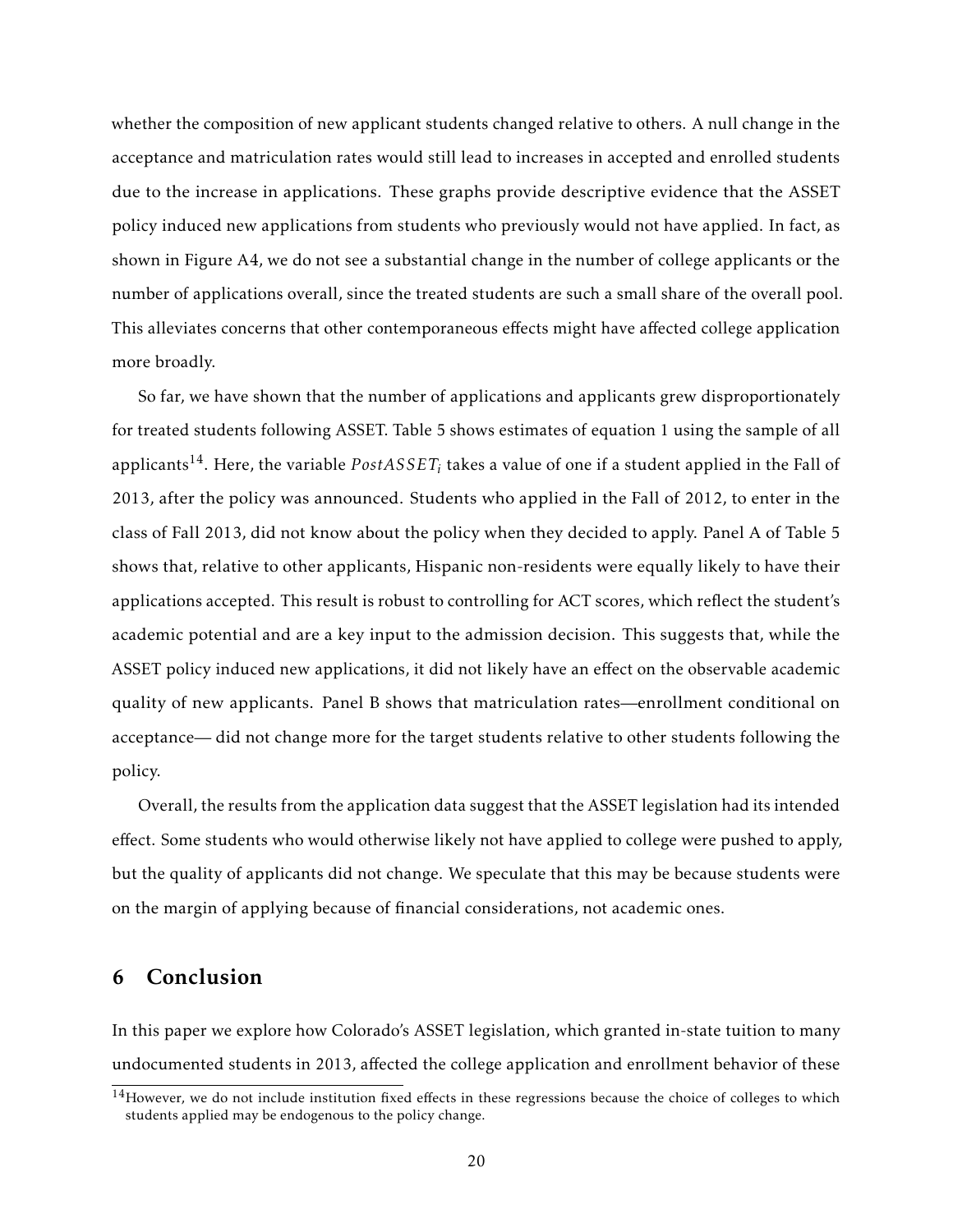students. We find that the policy did not significantly impact students who had already enrolled. However, we do find substantial changes in the enrollment behavior of new students entering college after the policy was implemented. The policy was able to close half the gap between non-resident Hispanic students and resident Hispanic students in terms of the number of college credits taken and persistence. Using data on applications, acceptances, and matriculation, we argue that the mechanism driving these results is the effect of the policy on inducing marginal students to enroll.

The results in our paper speak to short-term effects of the policy on college enrollment. However, there may well be longer-term effects as well. For example high school graduation may increase as a result of ASSET, which would likely then lead to increases in college enrollment later on, as well as potential changes in the composition of college applicants. We currently cannot observe high school outcomes, nor do we have enough years of post-policy data to estimate these later effects. In addition, we cannot completely control for the possibility that DACA , which was also implemented in 2012, also encouraged more students to enroll in college. However, given prior research on the effects of DACA on college enrollment, we believe that it is less likely to influence the 2013 cohort than later cohorts.

Our results inform two important policy areas. First, we find that the ASSET legislation, one of many similar "state DREAM acts", can increase college-going rates of students who would otherwise not have attended. As such, our results echo other findings in the literature that ask similar questions with different research designs or in different states. More generally, our findings speak to the larger literature on how college costs affect college attendance. Although undocumented students may have different returns to college than other Colorado residents due to less certain work opportunities or discrimination, documentation status is likely to have less of an impact on the returns for DACA-eligible students who can receive work permits upon graduation.The change in tuition granted by ASSET is a substantial one. For example, at Colorado State University in Fort Collins, the per-semester tuition for in-state students was \$5,258 per semester compared to \$13,005 for out-of-state. Other colleges and universities in the state have similar differences between the two statuses. It is likely that the difference in price tags reflects a true difference in cost faced by the targeted students, since they are ineligible for federal financial aid and, prior to ASSET, most types of state financial aid. Thus, our results show that tuition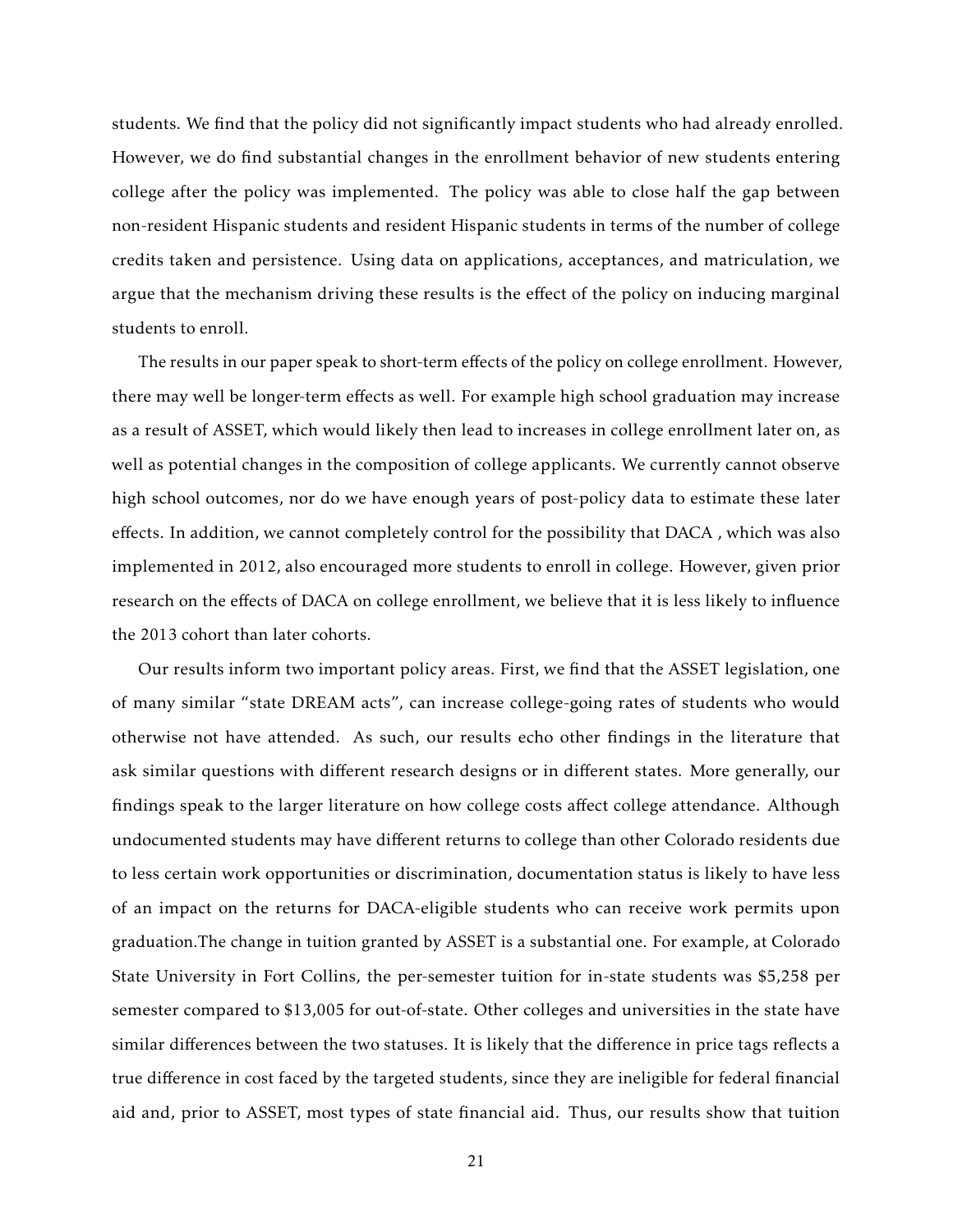changes for disadvantaged students on the margin of college attendance can have substantial effects on college-going.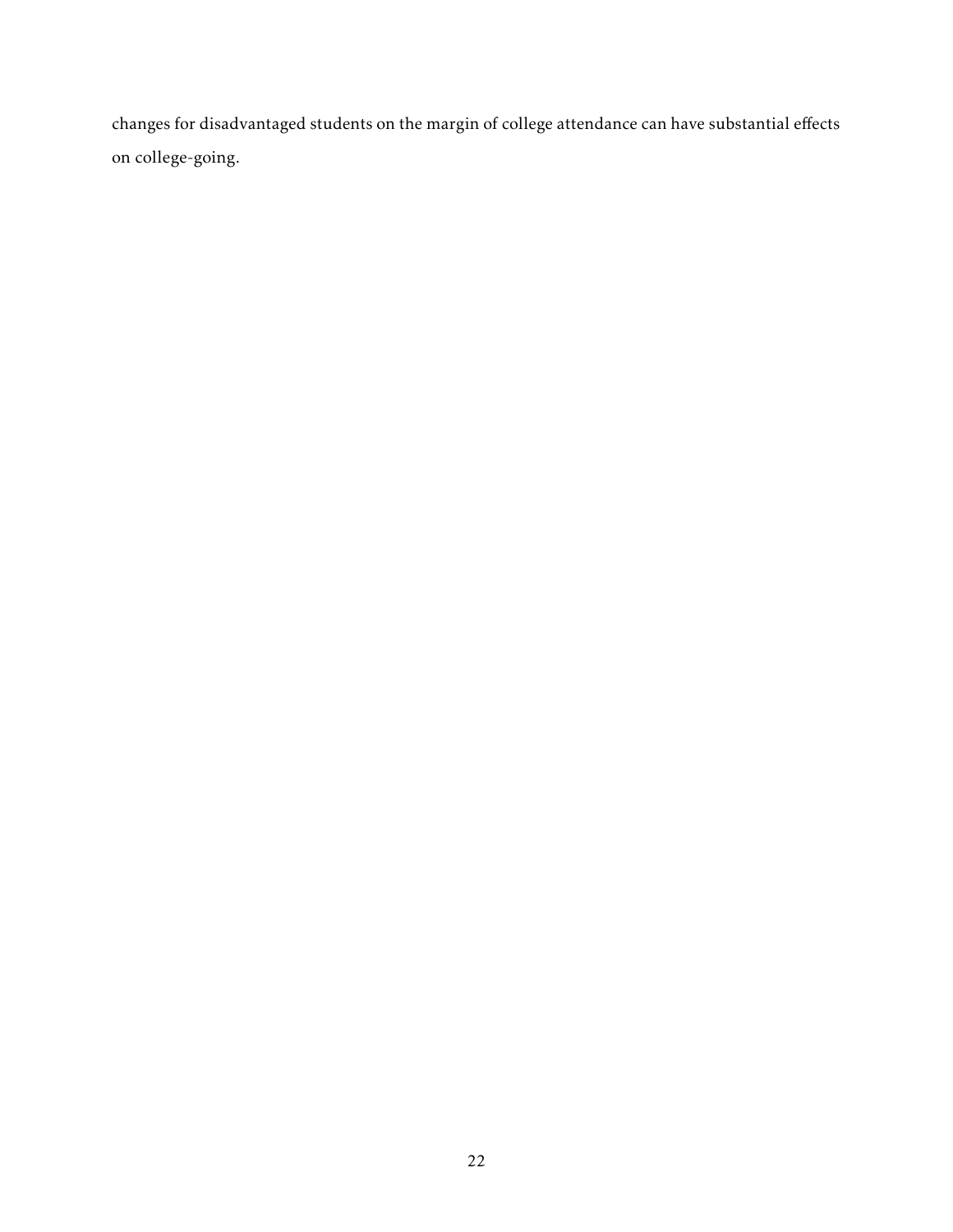## References

- <span id="page-22-3"></span>Abraham, Katharine G, and Melissa A Clark. 2006. "Financial aid and students' college decisions evidence from the District of Columbia Tuition Assistance Grant Program." *Journal of Human Resources*, 41(3): 578–610.
- <span id="page-22-9"></span>Amuedo-Dorantes, Catalina, and Chad Sparber. 2014. "In-state tuition for undocumented immigrants and its impact on college enrollment, tuition costs, student financial aid, and indebtedness." *Regional Science and Urban Economics*, 49: 11–24.
- <span id="page-22-14"></span>Amuedo-Dorantes, Catalina, and Francisca Antman. 2017. "Schooling and labor market effects of temporary authorization: Evidence from DACA." *Journal of population economics*, 30(1): 339–373.
- <span id="page-22-13"></span>Angrist, Joshua, David Autor, Sally Hudson, and Amanda Pallais. 2014. "Leveling Up: Early Results from a Randomized Evaluation of Post-Secondary Aid." National Bureau of Economic Research Working Paper 20800.
- <span id="page-22-1"></span>Bettinger, Eric. 2004. "How financial aid affects persistence." In *College choices: The economics of where to go, when to go, and how to pay for it*. 207–238. University of Chicago Press.
- <span id="page-22-0"></span>Carrell, Scott, and Bruce Sacerdote. 2017. "Why do college-going interventions work?" *American Economic Journal: Applied Economics*, 9(3): 124–51.
- <span id="page-22-12"></span>Center for Migration Studies. 2018. "State-Level Unauthorized Population and Eligible-to-Naturalize Estimates."
- <span id="page-22-8"></span>Chin, Aimee, and Chinhui Juhn. 2011. "Does reducing college costs improve educational outcomes for undocumented immigrants? Evidence from state laws permitting undocumented immigrants to pay in-state tuition at state colleges and universities." In *Latinos and the Economy*. 63–94. Springer.
- <span id="page-22-11"></span>Conger, Dylan, and Lesley J Turner. 2015. "The Impact of Tuition Increases on Undocumented College Students' Attainment." National Bureau of Economic Research.
- <span id="page-22-4"></span>Cornwell, Christopher, David B Mustard, and Deepa J Sridhar. 2006. "The enrollment effects of merit-based financial aid: Evidence from Georgia's HOPE program." *Journal of Labor Economics*, 24(4): 761–786.
- <span id="page-22-5"></span>Cornwell, Christopher M, Kyung Hee Lee, and David B Mustard. 2005. "Student responses to merit scholarship retention rules." *Journal of Human Resources*, 40(4): 895–917.
- <span id="page-22-7"></span>Darolia, Rajeev, and Stephanie Potochnick. 2015. "Educational" When,"" Where," and" How" Implications of In-State Resident Tuition Policies for Latino Undocumented Immigrants." *The Review of Higher Education*, 38(4): 507–535.
- <span id="page-22-10"></span>Dickson, Lisa, and Matea Pender. 2013. "Do in-state tuition benefits affect the enrollment of non-citizens? Evidence from universities in Texas." *Economics of Education Review*, 37: 126–137.
- <span id="page-22-2"></span>Dynarski, Susan M. 2003. "Does aid matter? Measuring the effect of student aid on college attendance and completion." *American Economic Review*, 93(1): 279–288.
- <span id="page-22-6"></span>Flores, Stella M. 2010. "State dream acts: The effect of in-state resident tuition policies and undocumented Latino students." *The Review of Higher Education*, 33(2): 239–283.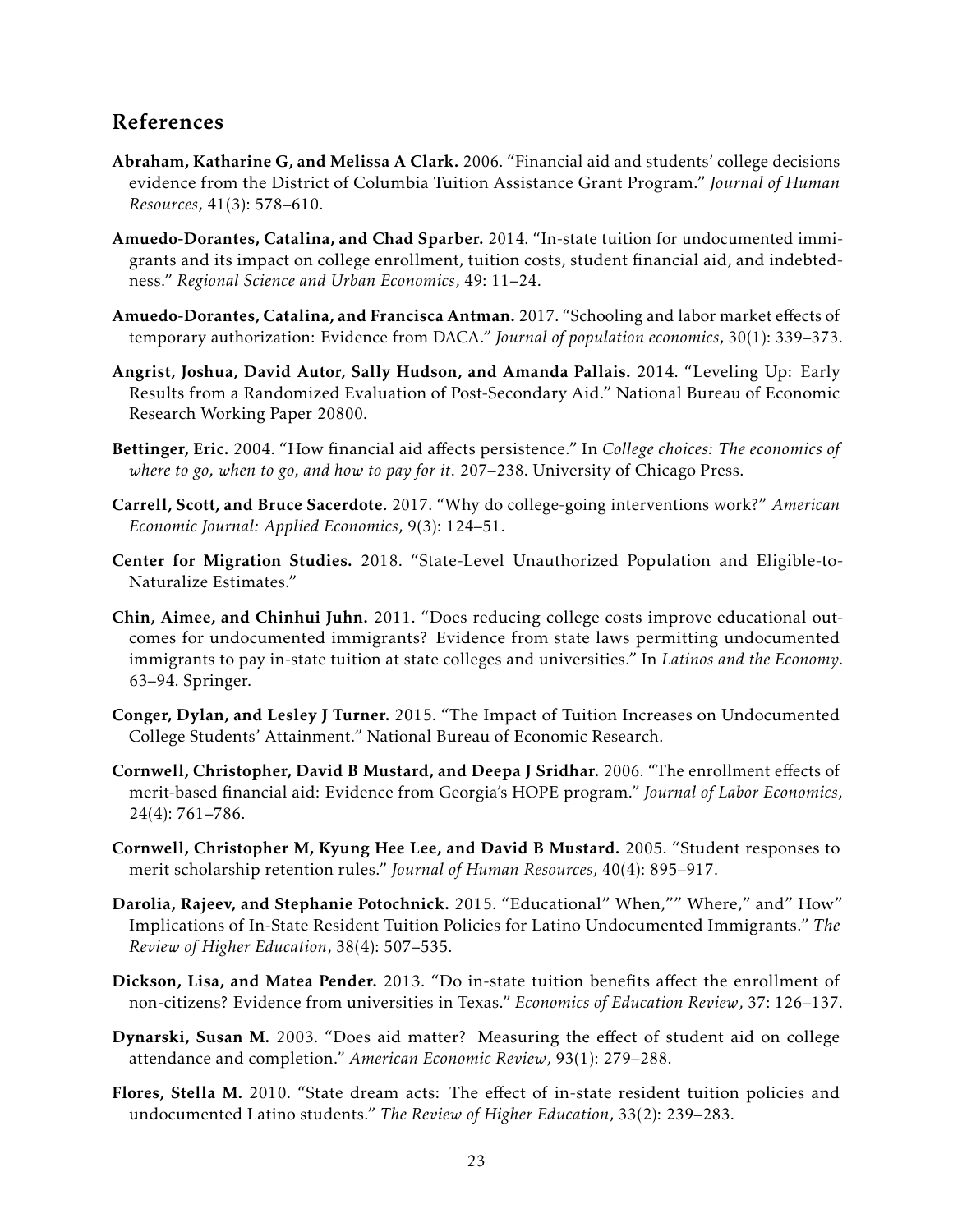- <span id="page-23-6"></span>Goldrick-Rab, Sara, Doug Harris, Robert Kelchen, and James Benson. 2012. "Need-based financial aid and college persistence experimental evidence from Wisconsin."
- <span id="page-23-4"></span>Hoxby, Caroline, and Sarah Turner. 2013. "Expanding college opportunities for high-achieving, low income students." *Stanford Institute for Economic Policy Research Discussion Paper*, , (12-014).
- <span id="page-23-3"></span>Hoxby, Caroline, and Sarah Turner. 2015. "What high-achieving low-income students know about college." *American Economic Review*, 105(5): 514–17.
- <span id="page-23-12"></span>Hsin, Amy, and Francesc Ortega. 2017. "The Effects of Deferred Action for Childhood Arrivals on the Educational Outcomes of Undocumented Students."
- <span id="page-23-5"></span>Kane, Thomas. 2006. "Evaluating the Impact of the D.C. Tuition Assistance Grant Program." *Journal of Human Resources*, 43(3): 555–582.
- <span id="page-23-7"></span>Kaushal, Neeraj. 2008. "In-state tuition for the undocumented: Education effects on Mexican young adults." *Journal of Policy Analysis and Management*, 27(4): 771–792.
- <span id="page-23-2"></span>Kena, Grace, Lauren Musu-Gillette, Jennifer Robinson, Xiaolei Wang, Amy Rathbun, Jijun Zhang, Sidney Wilkinson-Flicker, Amy Barmer, and Erin Dunlop Velez Velez. 2015. "The Condition of Education 2015. NCES 2015-144." *National Center for Education Statistics*.
- <span id="page-23-13"></span>Kuka, Elira, Na'ama Shenhav, and Kevin Shih. 2018. "Do Human Capital Decisions Respond to the Returns to Education? Evidence from DACA." National Bureau of Economic Research.
- <span id="page-23-0"></span>Oreopoulos, Philip, and Uros Petronijevic. 2013. "Making college worth it: A review of the returns to higher education." *The Future of Children*, 23(1): 41–65.
- <span id="page-23-8"></span>Ortega, Francesc, Ryan Edwards, and Amy Hsin. 2018. "The Economic Effects of Providing Legal Status to DREAMers." CUNY Queens College and UC Berkeley.
- <span id="page-23-9"></span>Passel, Jeffrey S, and Senior Writer D'Vera Cohn. 2011. *Unauthorized immigrant population: National and state trends, 2010.* Pew Hispanic Center Washington, DC.
- <span id="page-23-11"></span>Pope, Nolan G. 2016. "The effects of DACAmentation: The impact of Deferred Action for Childhood Arrivals on unauthorized immigrants." *Journal of Public Economics*, 143: 98–114.
- <span id="page-23-1"></span>Snyder, Thomas D, Cristobal de Brey, and Sally A Dillow. 2016. "Digest of Education Statistics 2014, NCES 2016-006." *National Center for Education Statistics*.
- <span id="page-23-10"></span>U.S. Department of Education. 2011. "Digest of Education Statistics, Table 382. "Average undergraduate tuition and fees and room and board rates charged for full-time students in degreegranting institutions, by control and level of institution and state or jurisdiction: 2010-11 and 2011-12"."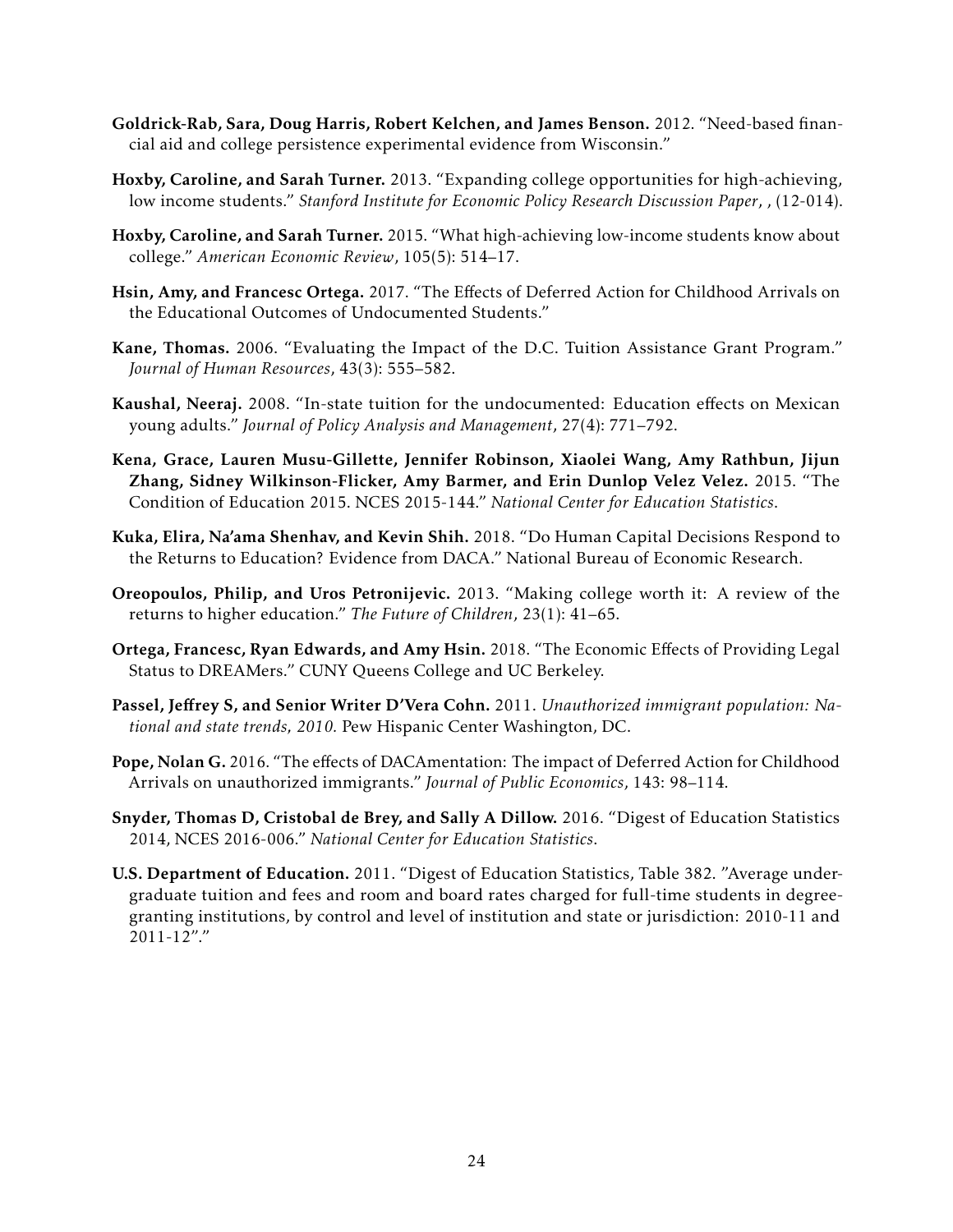<span id="page-24-0"></span>

Figure 1: Schematic of Treated and Untreated Cohorts, 2010-2014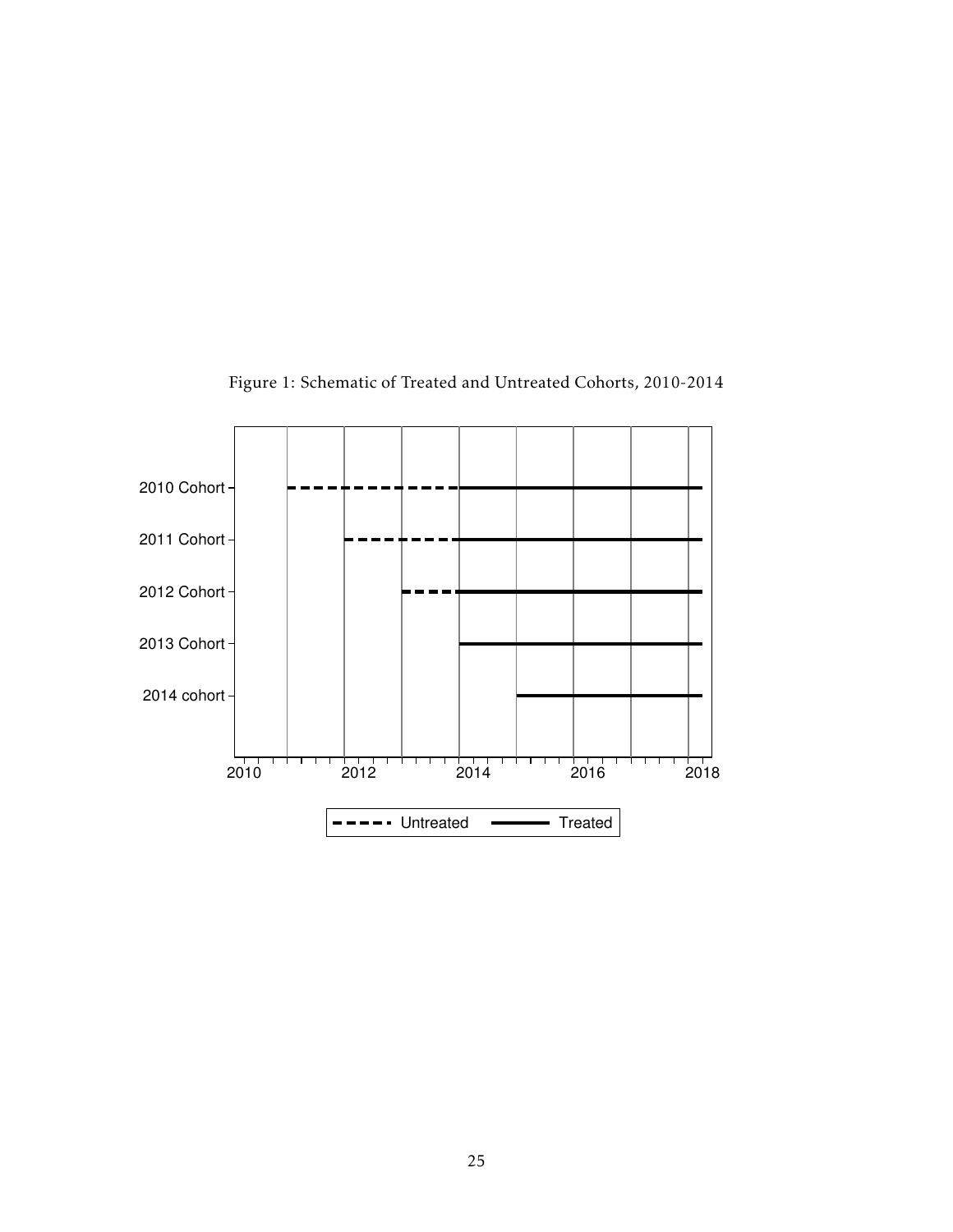<span id="page-25-0"></span>

Figure 2: Enrollment and Persistence Trends, 2010-2015

#### c) Fulltime Status d) Credit Hours

Notes. Figures show trends in enrollment, re-enrollment, full-time status, and credit hours of Hispanic non-resident non-citizen (treated) students relative to other Hispanic students who entered college as first-time Freshmen in the 2010-2015 cohorts. Panel a) displays total enrollment. Panel b) displays the percent of Freshmen who re-enroll in the following academic year. Panel c) shows the share of students who are enrolled full time, and panel d) shows the average number of credit hours for each group.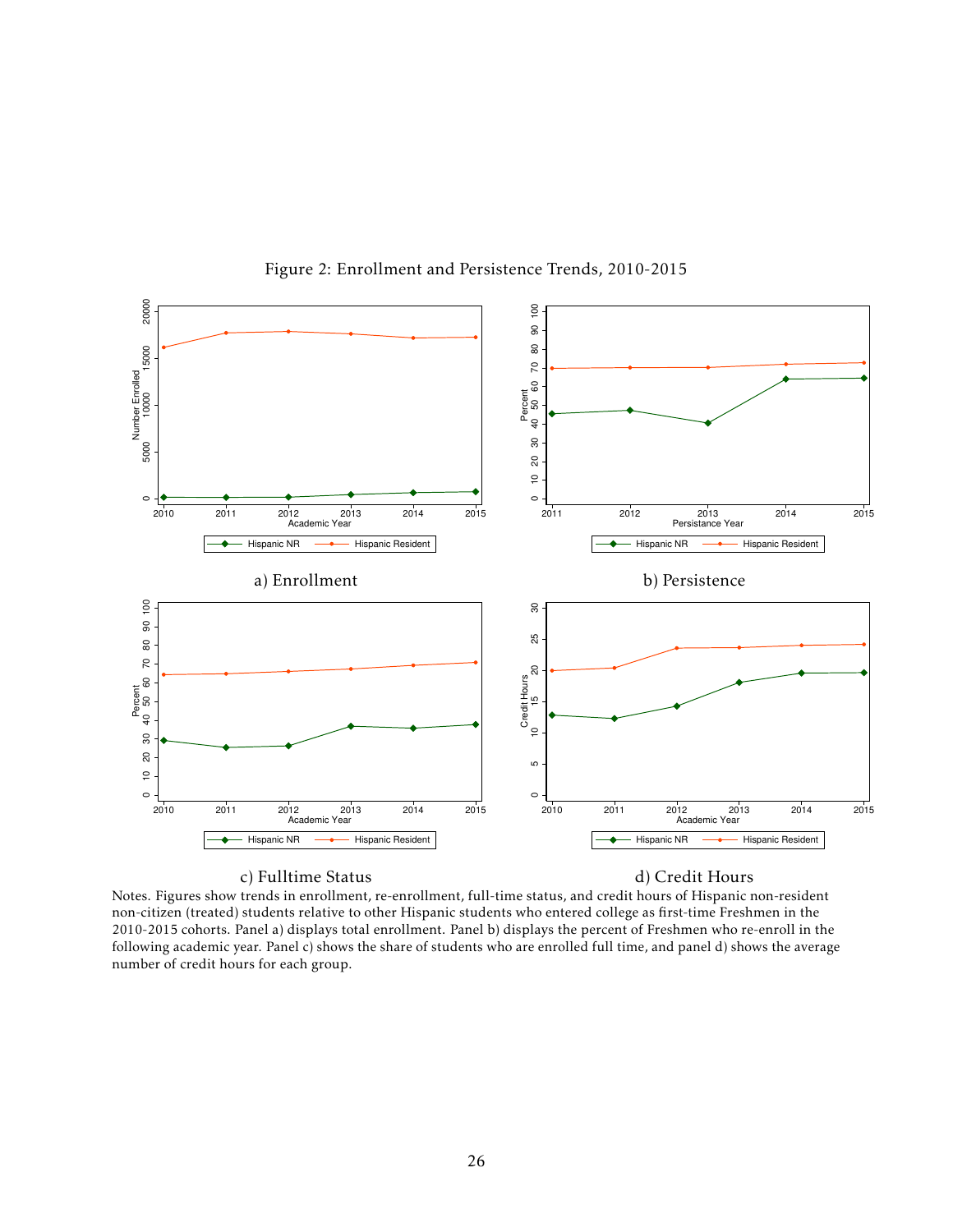<span id="page-26-0"></span>

Figure 3: Application Shares of Treated Students Relative to Other Students, 2009-2014

Notes. Figures show shares of Hispanic non-resident non-citizens (treated) relative to other Hispanic students, by year. The sample is applicants in 2009-2014, or students applying to enter college in the 2010-2015 cohorts. Panel a) shows the share of applications filed by treated students relative to other students. Panel b) shows the share of applicants who were treated relative to other students. Panel c) shows the share of treated individuals among accepted applications, and panel d) shows the share of treated students among acceptance offers that were taken up.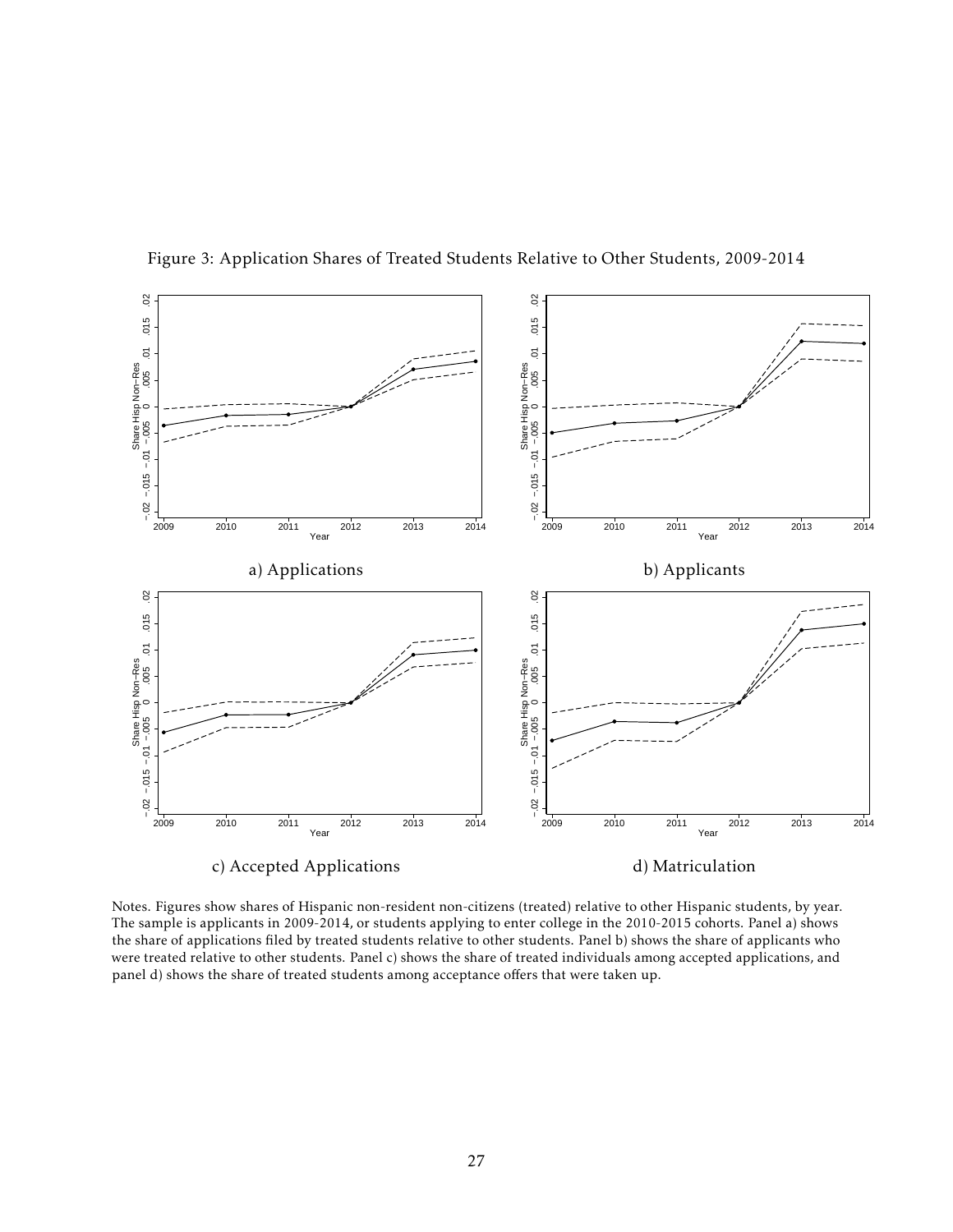<span id="page-27-0"></span>Table 1: Summary Statistics for Hispanic First-time Enrollees

Notes: Summary statistics for the 2012 and 2013 entering cohorts of Hispanic students. Sample limited to first-time enrollees in the fall semester who graduated from a Colorado high school.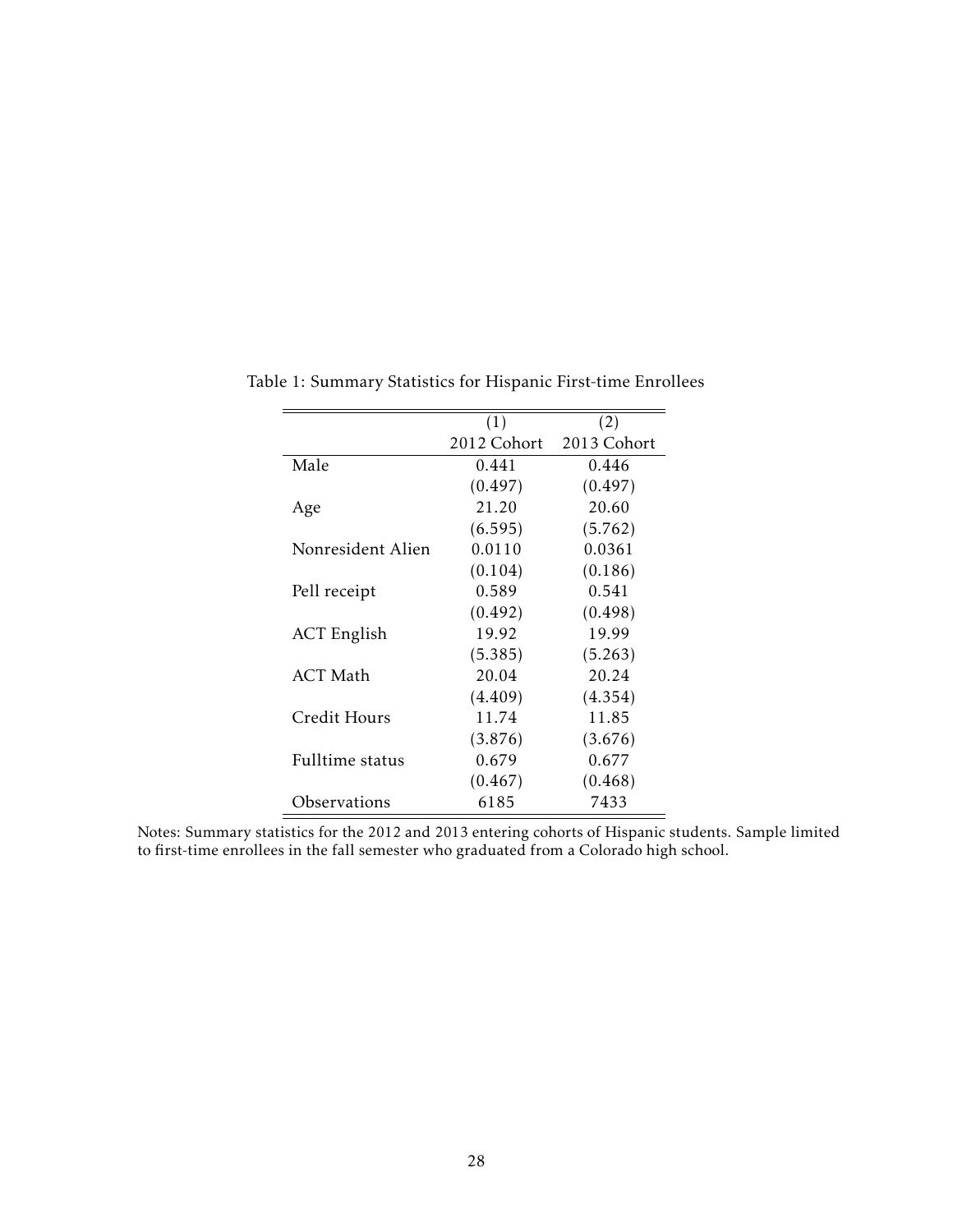<span id="page-28-0"></span>

|                             | (1)       | (2)       | $\lceil 3 \rceil$ |
|-----------------------------|-----------|-----------|-------------------|
| Hispanic NR NC x Post       | $-0.0322$ | $-0.0249$ | $-0.0259$         |
|                             | (0.0484)  | (0.0490)  | (0.0507)          |
| Y Mean                      | 0.672     | 0.672     | 0.672             |
| R <sub>2</sub>              | 0.00339   | 0.0661    | 0.0765            |
|                             |           |           |                   |
| Institution FE              |           | X         | X                 |
| <b>ACT</b> and Demographics |           |           | X                 |

Table 2: Re-Enrollment: Freshmen, 2010-2012 cohorts

Notes: Includes 24,840 first-time students enrolling in 2010, 2011 and 2013. The dependent variable is a student-level indicator for re-enrollment in the second year. Controls include ACT scores, community college status, gender, years to application, and age at application. Standard errors clustered at the institution level. \* p*<*0.05, \*\* p*<*0.01, \*\*\* p*<*0.001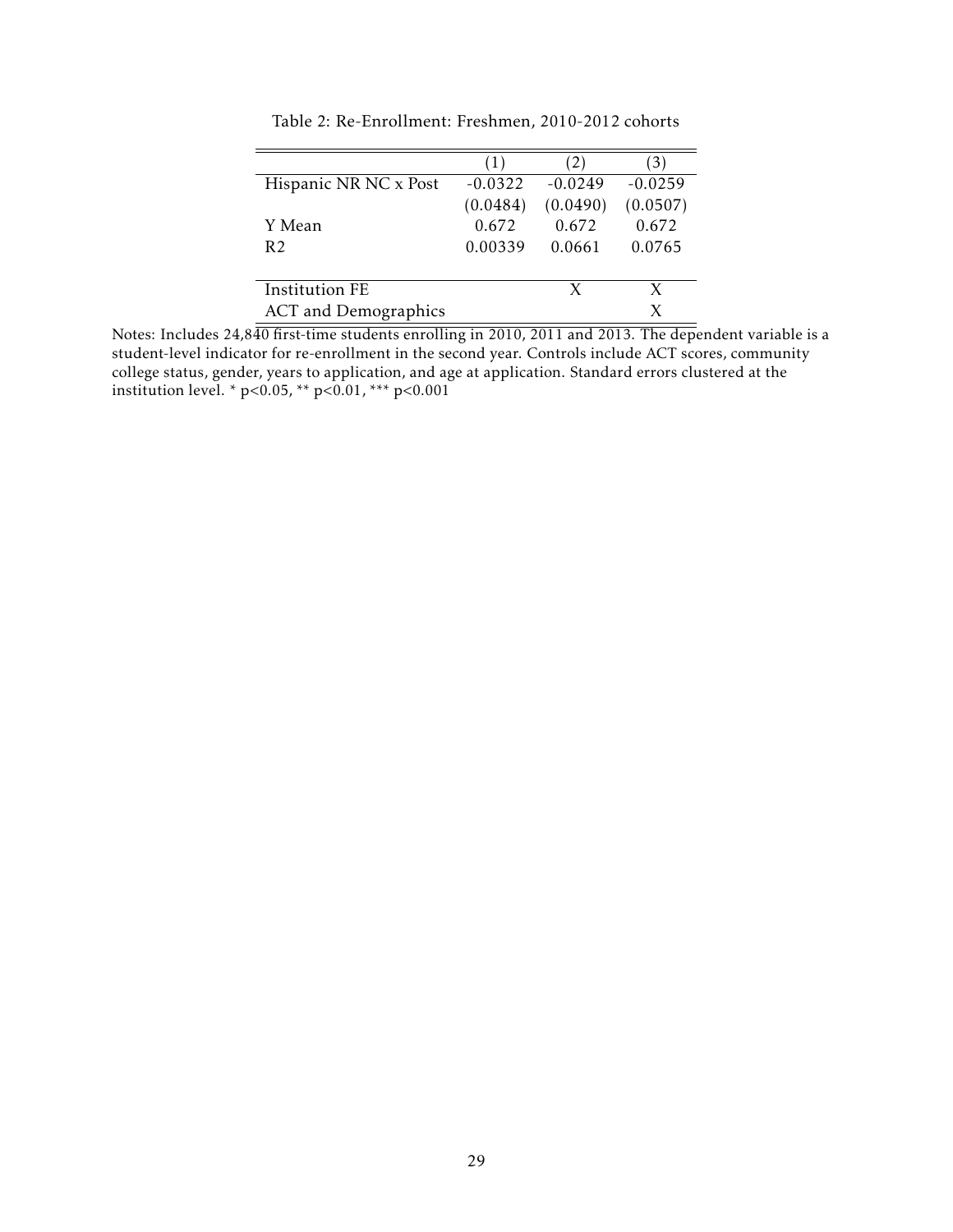<span id="page-29-0"></span>

|                        | (1)        | (2)        | (3)        |
|------------------------|------------|------------|------------|
| A. Full-time Status    |            |            |            |
| Hispanic NR NC x Post  | 0.0397     | 0.0607     | $0.0812*$  |
|                        | (0.0376)   | (0.0328)   | (0.0320)   |
| Y Mean                 | 0.646      | 0.646      | 0.646      |
| R <sub>2</sub>         | 0.00988    | 0.248      | 0.290      |
| <b>B.</b> Credit Hours |            |            |            |
| Hispanic NR NC x Post  | 1.823      | $2.316*$   | $2.734**$  |
|                        | (1.017)    | (0.979)    | (0.965)    |
| Y Mean                 | 20.07      | 20.07      | 20.07      |
| R <sub>2</sub>         | 0.0273     | 0.209      | 0.247      |
| C. Re-Enrollment       |            |            |            |
| Hispanic NR NC x Post  | $0.184***$ | $0.200***$ | $0.204***$ |
|                        | (0.0430)   | (0.0428)   | (0.0450)   |
| Y Mean                 | 0.679      | 0.679      | 0.679      |
| R <sub>2</sub>         | 0.00216    | 0.0663     | 0.0755     |
|                        |            |            |            |
| <b>Institution FE</b>  |            | X          | X          |
| ACT and Demographics   |            |            | X          |

Table 3: Freshmen: 2010, 2011 and 2013 cohorts

Notes: Includes 25,246 first-time students enrolling in 2010, 2011 and 2013. The dependent variable in panel a) is an indicator for full-time status, defined as enrollment in at least 12 credit hours, and the the dependent variable in panel b) is number of credit hours per student. Panel c) regresses a student-level indicator for re-enrollment in the second year. Controls include ACT scores, community college status, gender, years to application, and age at application. Standard errors clustered at the institution level. \* p*<*0.05, \*\* p*<*0.01, \*\*\* p*<*0.001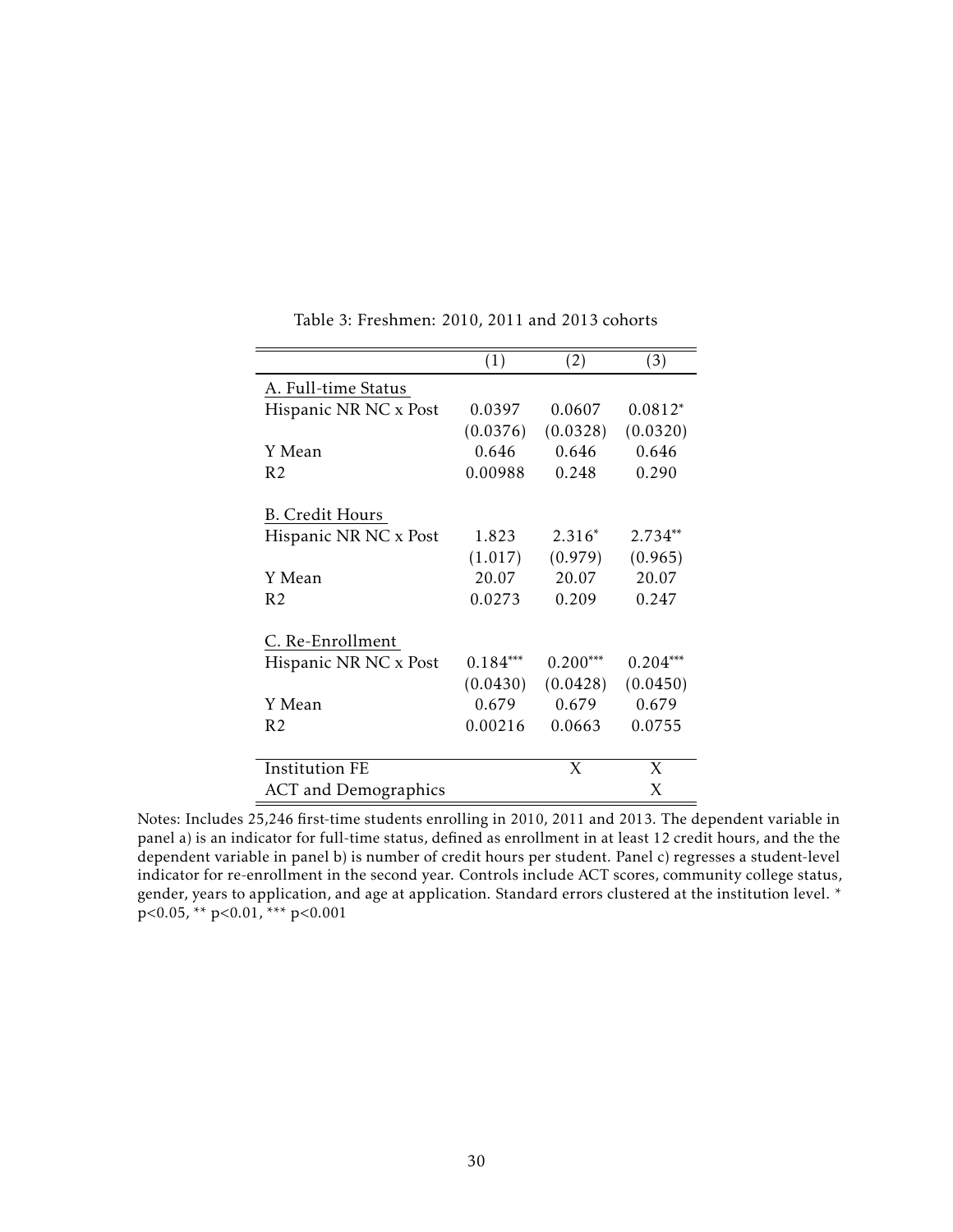<span id="page-30-0"></span>

|                             | (1) Full-time | (2) Credit Hours) | (3) Re-Enrollment |
|-----------------------------|---------------|-------------------|-------------------|
| A. Community College        |               |                   |                   |
| Hispanic NR NC x Post       | 0.0725        | 1.376             | $0.140**$         |
|                             | (0.0354)      | (1.162)           | (0.0396)          |
| Y Mean                      | 0.503         | 17.74             | 0.587             |
| R <sub>2</sub>              | 0.110         | 0.154             | 0.0177            |
| N                           | 10262         | 10262             | 10262             |
| B. Four-year college        |               |                   |                   |
| Hispanic NR NC x Post       | $0.0896*$     | $3.221**$         | $0.244***$        |
|                             | (0.0419)      | (1.076)           | (0.0368)          |
| Y Mean                      | 0.741         | 21.55             | 0.741             |
| R <sub>2</sub>              | 0.371         | 0.317             | 0.0809            |
| N                           | 14663         | 14663             | 14663             |
|                             |               |                   |                   |
| <b>Institution FE</b>       | X             | X                 | X                 |
| <b>ACT</b> and Demographics | X             | Χ                 | X                 |

Table 4: Freshmen: 2010, 2011 and 2013 cohorts

Notes: Includes first-time students enrolling in 2010, 2011 and 2013. The dependent variable in column (1) is an indicator for full-time status, defined as enrollment in at least 12 credit hours, and the the dependent variable in column (2) is number of credit hours per student. Column ( 3) regresses a studentlevel indicator for re-enrollment in the second year. Panel A. shows results for students enrolled in community colleges, and Panel B. shows results for students at four-year colleges. Controls include ACT scores, community college status, gender, years to application, and age at application. Standard errors clustered at the institution level. \* p*<*0.05, \*\* p*<*0.01, \*\*\* p*<*0.001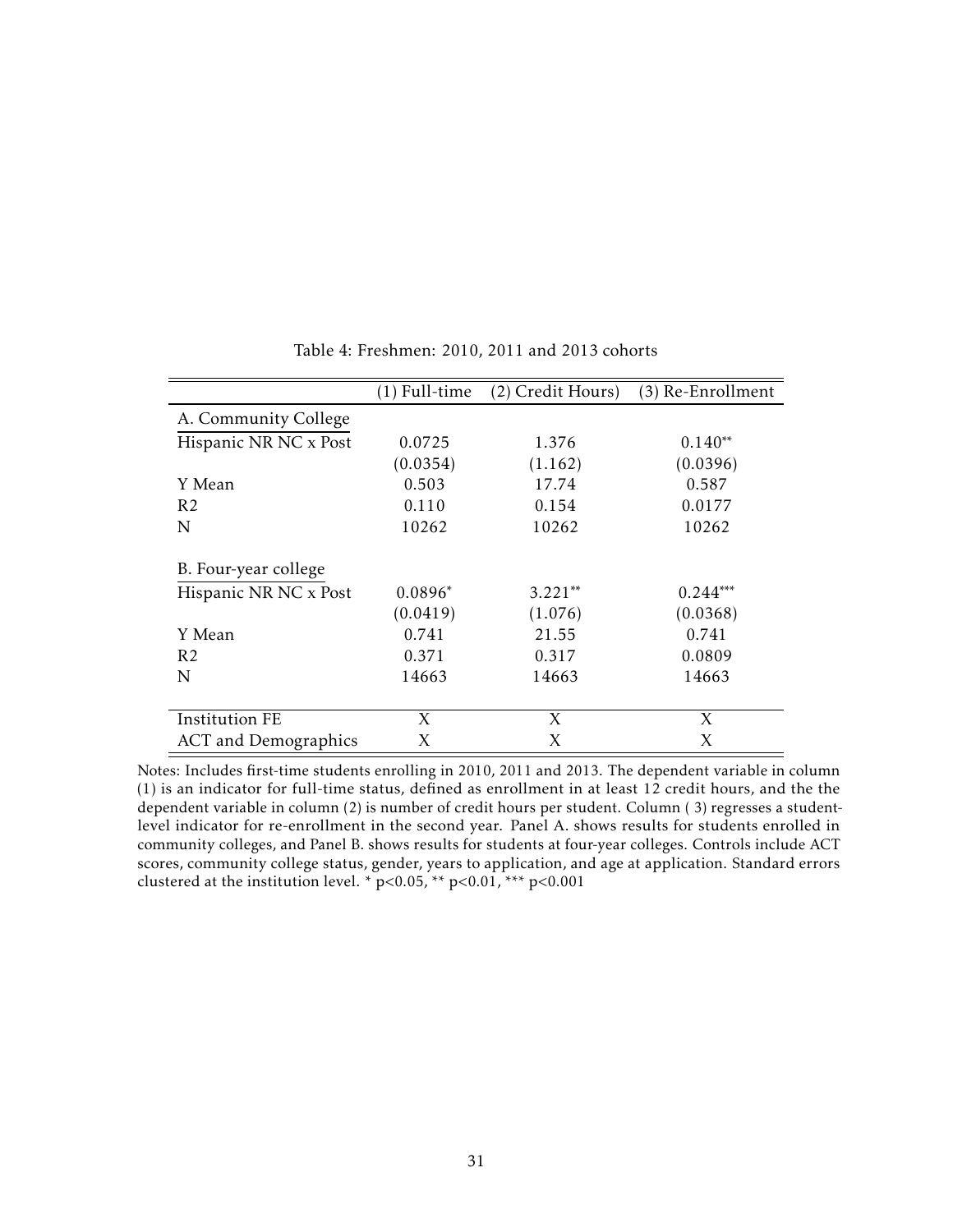<span id="page-31-0"></span>

|                       | (1)       | (2)        | (3)        | (4)        |
|-----------------------|-----------|------------|------------|------------|
| A. Any Acceptance     |           |            |            |            |
| Hispanic NR NC x Post | 0.0111    | 0.00709    | 0.00936    | 0.00672    |
|                       | (0.0210)  | (0.0219)   | (0.0202)   | (0.0212)   |
| Y Mean                | 0.923     | 0.923      | 0.923      | 0.923      |
| R <sub>2</sub>        | 0.00364   | 0.0475     | 0.0221     | 0.0543     |
| B. Enroll in College  |           |            |            |            |
| Hispanic NR NC x Post | 0.0000401 | $-0.00385$ | $-0.00169$ | $-0.00384$ |
|                       | (0.0422)  | (0.0423)   | (0.0410)   | (0.0412)   |
| Y Mean                | 0.815     | 0.815      | 0.815      | 0.815      |
| R2                    | 0.0117    | 0.0340     | 0.0282     | 0.0419     |
|                       |           |            |            |            |
| <b>ACT</b> Scores     |           | X          |            | X          |
| Demographics          |           |            | X          | X          |

Table 5: Applications, Acceptances, and Enrollment

Notes: Includes 37,648 students applying between 2010 and 2014. The dependent variable in panel a) is a student-level indicator for whether any college accepted an application from that student, and in panel b) it an indicator for whether the student enrolled (not conditional on applying). Demographics include gender, years to application, and age at application. Standard errors clustered at the individual level. \* p*<*0.05, \*\* p*<*0.01, \*\*\* p*<*0.001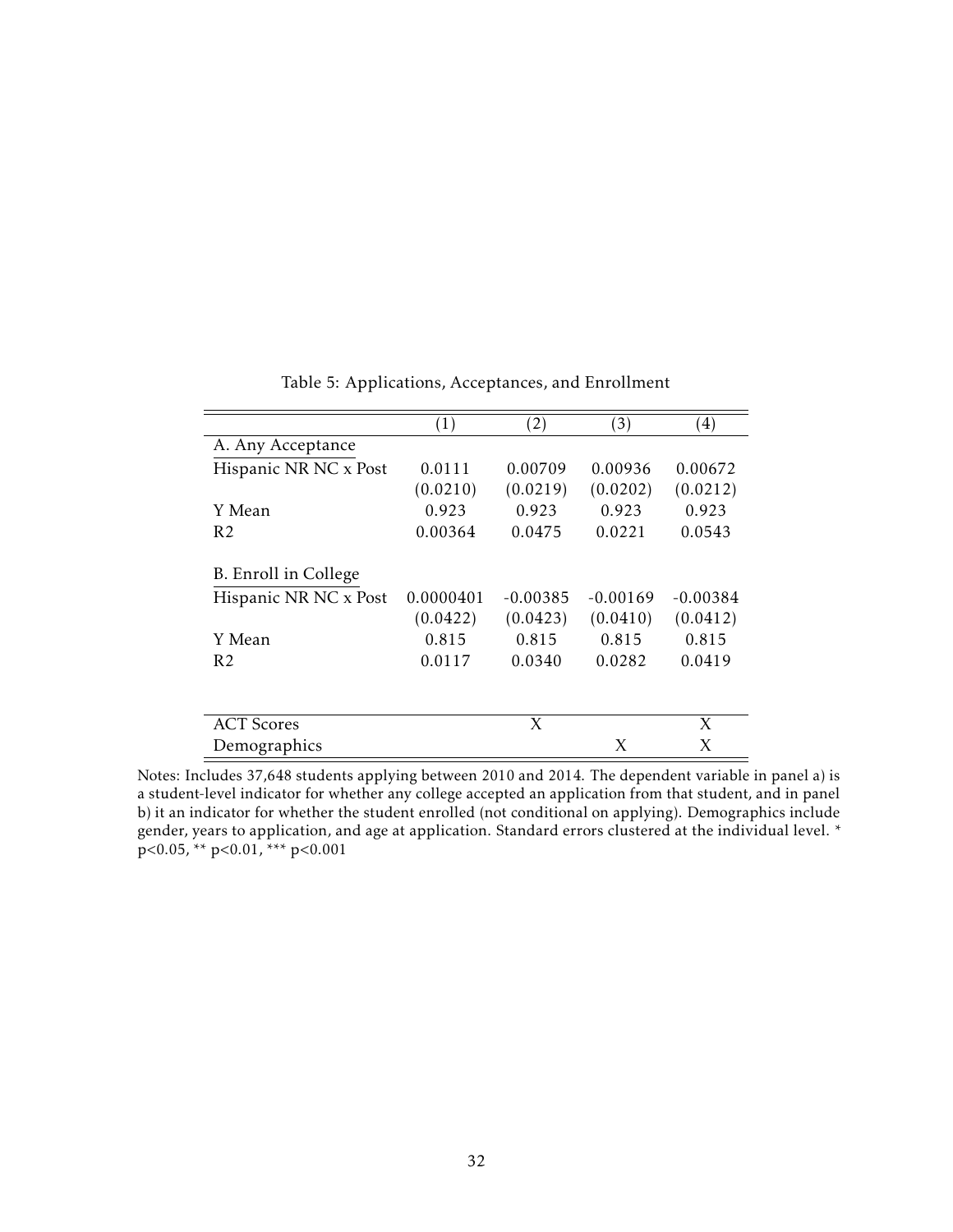# <span id="page-32-0"></span>A Appendix Figure and Tables



Figure A1: Application Trends, 2009-2016

<span id="page-32-1"></span>This figure shows the number of Hispanic individuals living in Colorado in the ACS 1-year estimates.

Figure A2: Private University Enrollment Trends, 2008-2016



This figure uses data from the American Community Survey. It shows the enrollment rates in private institutions among Hispanic individuals who had a high school diploma or GED but no bachelor's degree.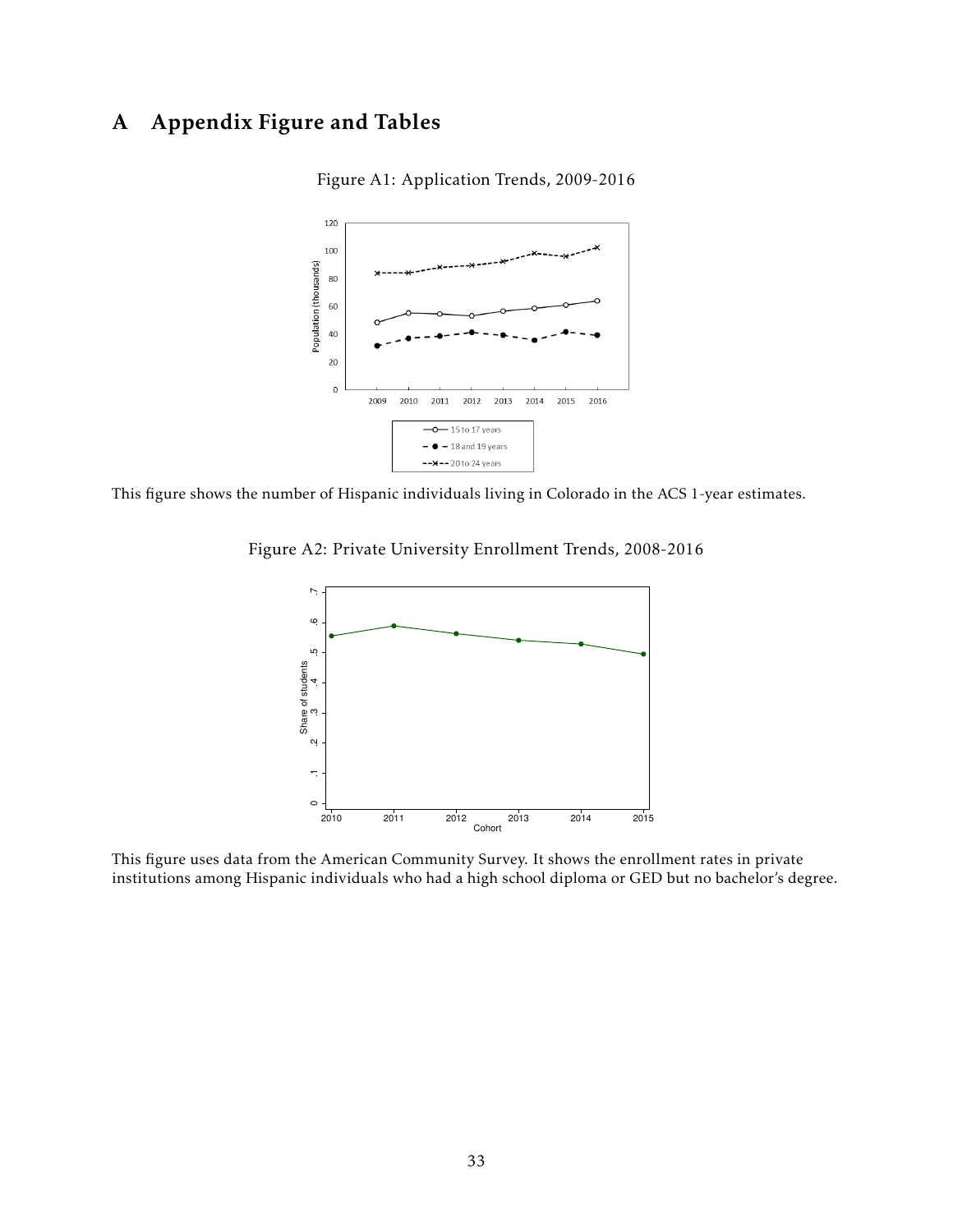



<span id="page-33-1"></span>

Figure A4: Application Trends, 2009-2013



This figure shows the number of applicants and the number of individual applications for the 2009-2013 academic years in Colorado. Sample is restricted to Hispanic students, both resident and non-resident.

<span id="page-33-0"></span>Table A1: Share of Hispanic First-time Enrollees with In-State Tuition Classification

|                             | (1)                     | (2)     |
|-----------------------------|-------------------------|---------|
|                             | 2011 Cohort 2013 Cohort |         |
| Hispanic Non-resident Alien | 23.68%                  | 92.16 % |
| Other Hispanic              | 97.86%                  | 98.87%  |

Notes: Table describes changes in the share of students with "in-state" and "out-of-state" tuition classification for the 2011 and 2013 entering cohorts of Hispanic students.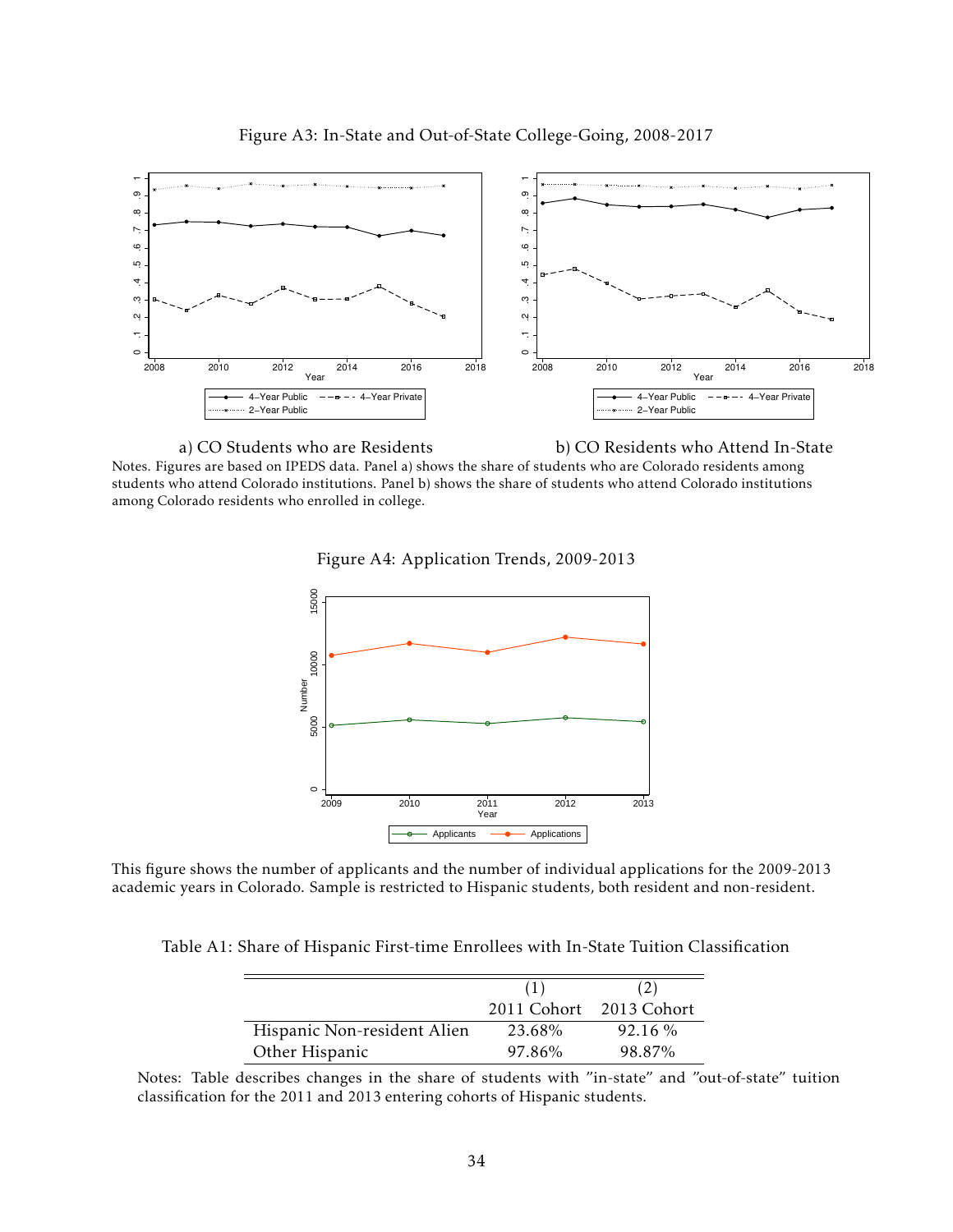<span id="page-34-0"></span>

|                             |                   |                                       | (3)   | $\vert 4 \rangle$          |
|-----------------------------|-------------------|---------------------------------------|-------|----------------------------|
|                             | 2010-2012 Cohorts | 2010, 2011, and 2013 Freshmen Cohorts |       |                            |
|                             | Re-Enrollment     | Full-Time                             |       | Credit Hours Re-Enrollment |
| F-Stat                      | 2.46              | 2.45                                  | 1.89  | .75                        |
| p-value                     | 0.13              | 0.12                                  | 0.17  | 0.39                       |
| Y Mean                      | 0.672             | 20.07                                 | 0.646 | 0.679                      |
| N                           | 24840             | 25246                                 | 25246 | 25246                      |
| R <sub>2</sub>              | 0.0661            | 0.209                                 | 0.248 | 0.0664                     |
|                             |                   |                                       |       |                            |
| <b>Institution FE</b>       | X                 | X                                     | X     | X                          |
| <b>ACT</b> and Demographics | Х                 | Х                                     | X     | X                          |

Table A2: Joint Significance of Pre-Treatment Coefficients

Notes: Panel 1 includes 24,840 first-time students enrolling in 2010, 2011 and 2013. Columns 2-4 include 25,246 first-time students enrolling in 2010, 2011, and 2013. Controls include ACT scores, community college status, gender, years to application, and age at application. Standard errors clustered at the institution level. \* p*<*0.05, \*\* p*<*0.01, \*\*\* p*<*0.001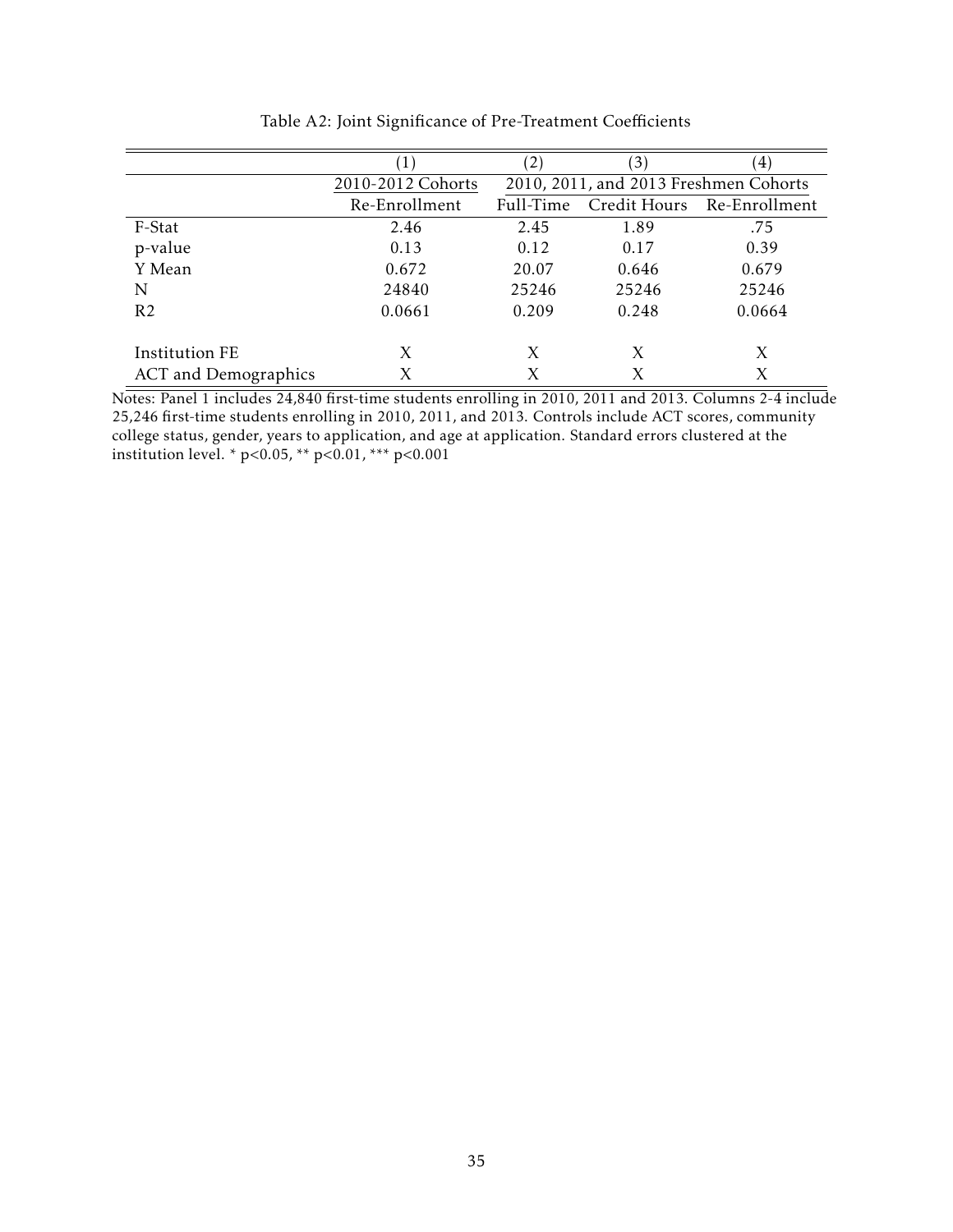<span id="page-35-0"></span>

|                                                   | (1)        | (2)        | (3)        |
|---------------------------------------------------|------------|------------|------------|
| A. Re-Enrollment, 2010-2012 cohorts               |            |            |            |
| Hispanic NR NC x Post                             | $-0.0384$  | $-0.0282$  | $-0.0303$  |
|                                                   | (0.0468)   | (0.0476)   | (0.0491)   |
| Y Mean                                            | 0.674      | 0.674      | 0.674      |
| R <sub>2</sub>                                    | 0.00367    | 0.0733     | 0.0837     |
|                                                   |            |            |            |
|                                                   |            |            |            |
| B. Full-time Status, 2010, 2011, and 2013 cohorts |            |            |            |
| Hispanic NR NC x Post                             | 0.0266     | 0.0613     | $0.0806*$  |
|                                                   | (0.0368)   | (0.0334)   | (0.0323)   |
| Y Mean                                            | 0.638      | 0.638      | 0.638      |
| R <sub>2</sub>                                    | 0.0107     | 0.272      | 0.307      |
|                                                   |            |            |            |
|                                                   |            |            |            |
| C. Credit Hours, 2010, 2011, and 2013 cohorts     |            |            |            |
| Hispanic NR NC x Post                             | 1.261      | 1.958      | $2.374*$   |
|                                                   | (0.914)    | (0.972)    | (0.949)    |
| Y Mean                                            | 20.21      | 20.21      | 20.21      |
| R <sub>2</sub>                                    | 0.0363     | 0.228      | 0.260      |
|                                                   |            |            |            |
|                                                   |            |            |            |
| D. Re-Enrollment, 2010, 2011, and 2013 cohorts    |            |            |            |
| Hispanic NR NC x Post                             | $0.171***$ | $0.193***$ | $0.198***$ |
|                                                   | (0.0423)   | (0.0429)   | (0.0455)   |
| Y Mean                                            | 0.676      | 0.676      | 0.676      |
| R <sub>2</sub>                                    | 0.00247    | 0.0735     | 0.0835     |
|                                                   |            |            |            |
| <b>Institution FE</b>                             |            | X          | X          |
| <b>ACT</b> and Demographics                       |            |            | X          |
|                                                   |            |            |            |

Table A3: Freshmen Enrollment: Excluding Metropolitan State University

Notes: Includes 22,522 first-time students enrolling in 2010, 2011 and 2013. Excludes Metropolitan State University of Denver. The dependent variable in panel a) is an indicator for full-time status, defined as enrollment in at least 12 credit hours, and the the dependent variable in panel b) is number of credit hours per student. Panel c) regresses a student-level indicator for re-enrollment in the second year. Controls include ACT scores, community college status, gender, years to application, and age at application. Standard errors clustered at the institution level. \* p*<*0.05, \*\* p*<*0.01, \*\*\* p*<*0.001